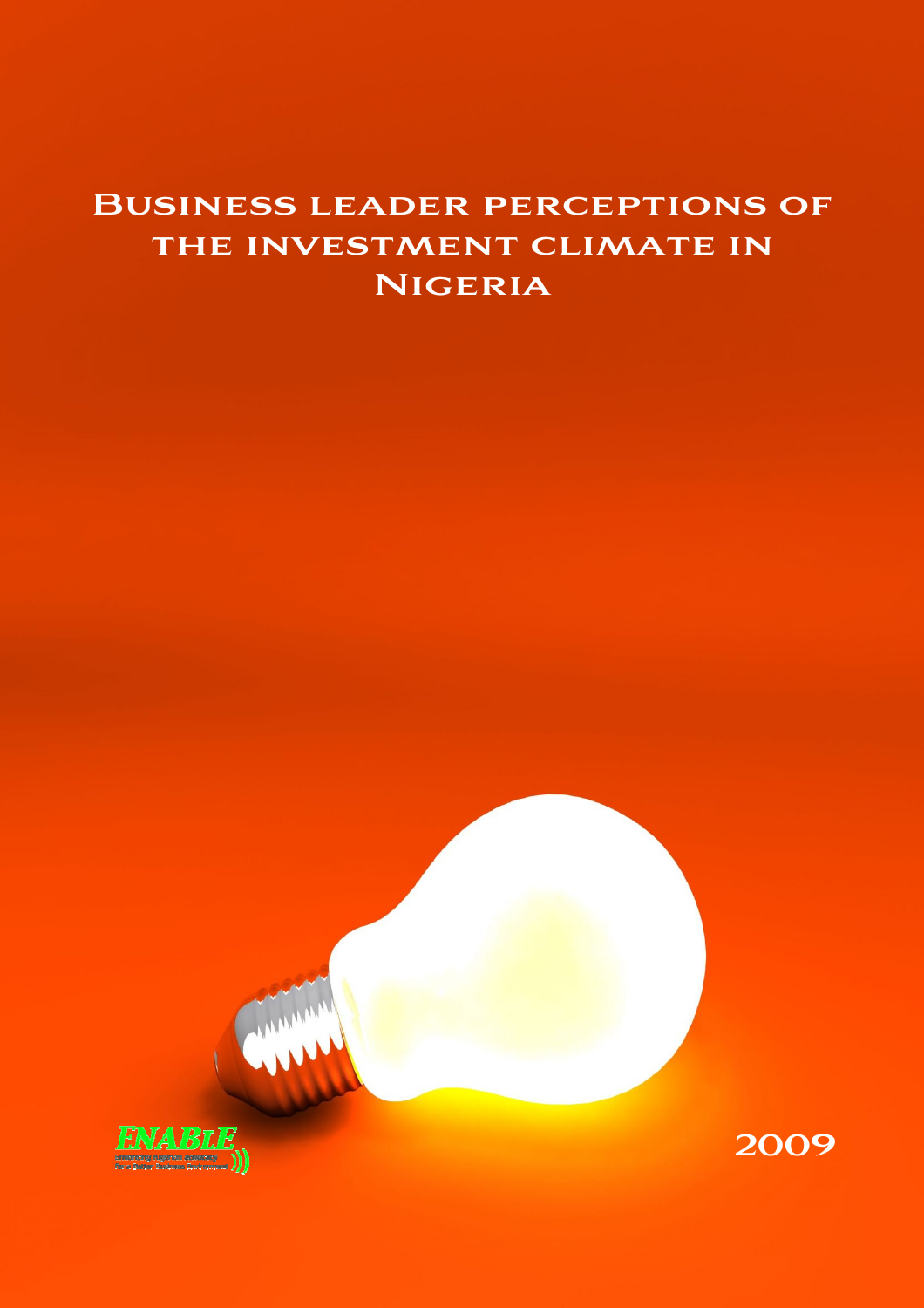# **Contents**

| 1.                 |  |
|--------------------|--|
| 2.                 |  |
| 3.                 |  |
| $\boldsymbol{4}$ . |  |
| 5.                 |  |
| 6.                 |  |
| 7.                 |  |
| 8.                 |  |
| 9.                 |  |
| 10.                |  |
| 11.                |  |
| 12.                |  |
| 13.                |  |
| 14.                |  |
| 15.                |  |

ENABLE's purpose is to enhance the quality and effectiveness of Nigerian private sector advocacy for an improved business environment. It does this by supporting Business Membership Organisations to engage in dialogue and advocacy intended to seek appropriate change in public policy.

© ENABLE 2009

ENABLE | 49 Agades Street | off Aminu Kano Crescent | Wuse II | Abuja

<sup>■</sup> 09 870 4375 the uca.crudeli@enable-nigeria.com ■ www.enable-nigeria.com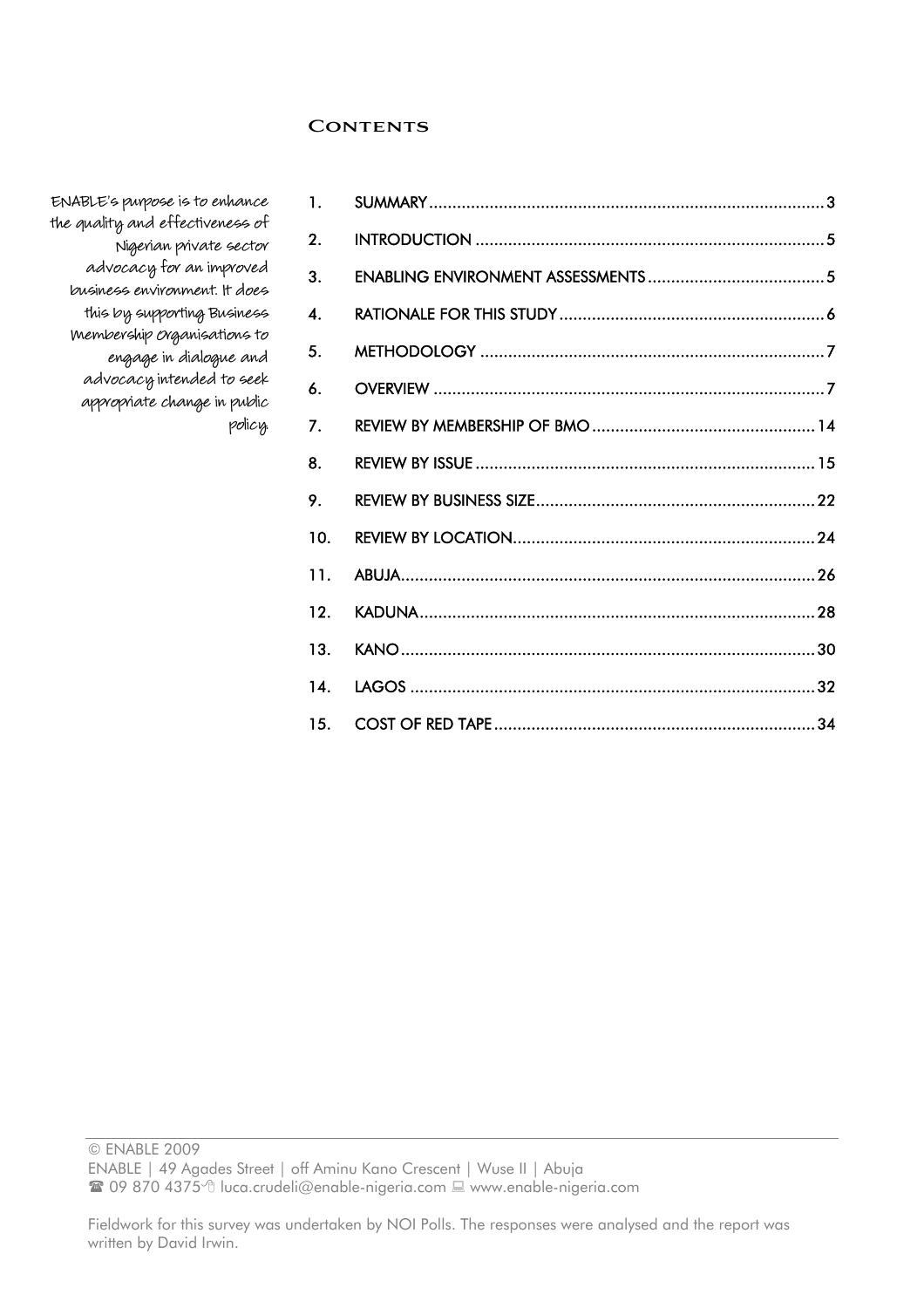# **Business leader perceptions of the investment climate in Nigeria**

# **1. Summary**

In order to understand private sector perceptions of the investment climate, and to identify priorities for action, business leaders were asked about

- The enabling environment factors that are important to their business;
- The factors that make it difficult to do business;
- The non-tariff barriers that are relevant to their business;
- The non-tariff barriers that cause problems for their business;
- Their perception of whether and, if so, how government is addressing each factor;
- Their view of whether each factor would be likely to deter future investment; and
- An assessment of the costs involved in meeting the requirement of regulation and red tape.

The factors that make it difficult for businesses to get on with running and growing their business, in order, are:

- 1 Power (which makes doing business very difficult)
- 2 Roads
- 3 Level of taxation
- 4= Access to finance
- $4 =$  Water
- 6 Macro-economic policy

Non-tariff barriers are not especially relevant to the businesses surveyed – but for those businesses for which they are relevant, roadblocks were perceived to make business somewhat difficult.

Telecoms was the only issue where government was perceived to be making an effort. For every other issue, the government was perceived to be making no effort. The worst were corruption and smuggling (both of which came close to a view that the government was making the issue worse) and power.

The three issues that are the biggest deterrent to investment – remarkably consistent across all four States – are corruption, smuggling and power.

We have prepared an 'enabling environment priority index' based on the level of difficulty perceived by respondents combined with their perception of effort being made by government to address each issue. These are shown in the chart. Note that the factors which detract the most from an environment conducive to doing business are those with the lowest score. The index reveals that the issue that is the least problematic is telecommunications, followed by availability of skilled labour, employment law and ports & airports.

This suggests that the key issues, in priority order, are:

- 1 Power
- 2 Roads
- 3= Water
- 3= Corruption
- 3= Level of taxation
- 3= Macro-economic policy
- 7 Access to finance

**The issues that most deter investment – remarkably consistent across all four States – are corruption, smuggling and power**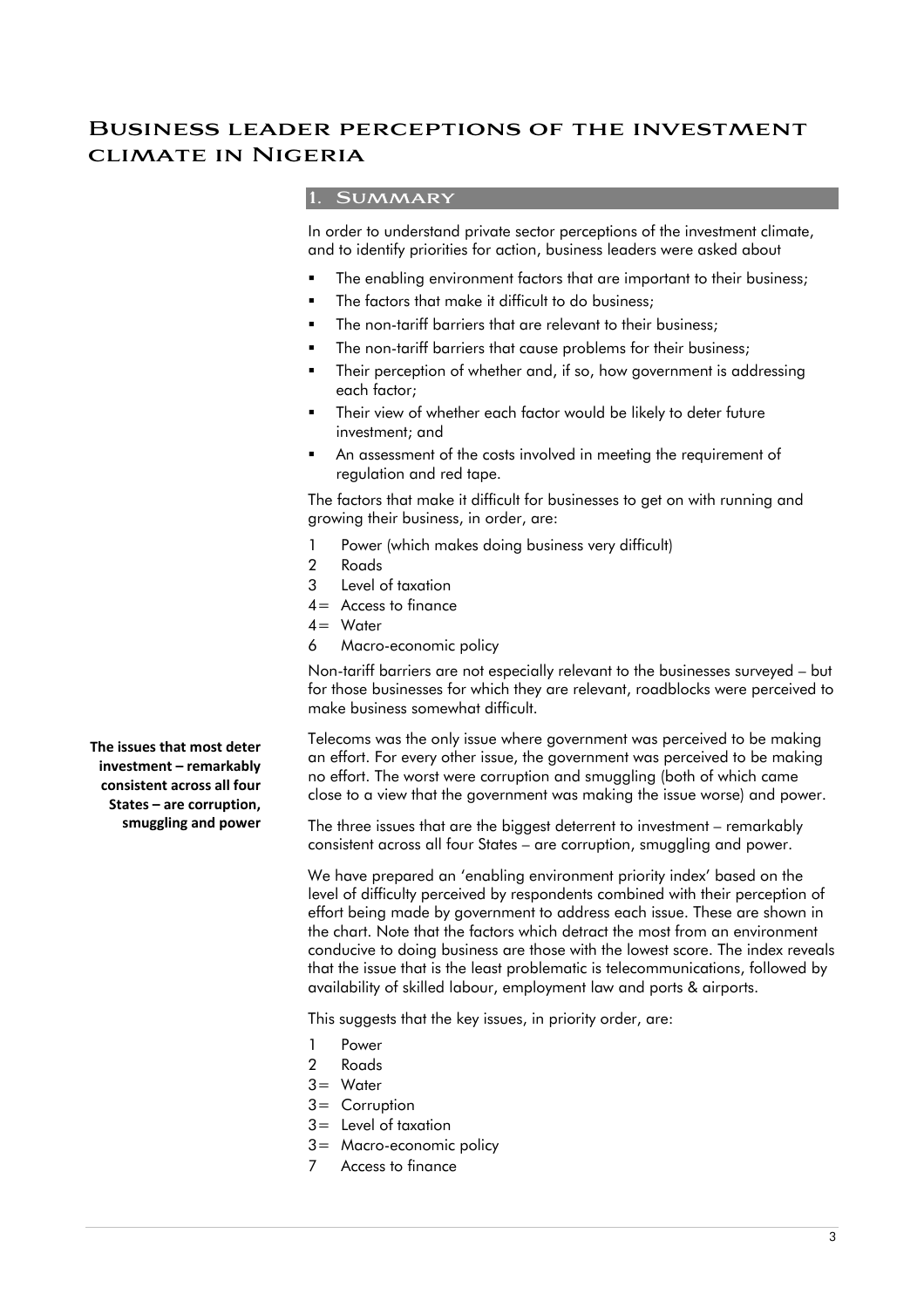#### **Figure 1: Enabling environment priority index**



These are the issues that the government should prioritise if it wishes not only to make a difference to the enabling environment but also to the perceptions held by business leaders. Ideally, it would also seek good quality media coverage for any changes to influence private sector perceptions.

Whilst it is difficult to combine all views into a single figure, we recognise that having a single figure makes it easy to see at a glance whether the private sector perceives that the enabling environment has improved or deteriorated and to see how states compare. We have therefore calculated a single figure which is 62 (with Abuja at 66, Kaduna at 64, Lagos at 62 and Kano at 61).

It seems that the cost of complying with regulation takes a high proportion of businesses' expenditure. If it were possible to reduce this, then it would free up resources – both financial and managerial – which the businesses could then use for investment.

There is remarkable consistency across the four States surveyed and a clear message to Government that the issues which need to be addressed are power, roads and corruption. If government, at all levels, was able to start making a difference in these areas – and if that effort was seen and recognised by the private sector – it would make a big difference to the private sector's perception of the government as business friendly – and almost certainly make a difference to the level of investment by indigenous business. And raising indigenous investment is the most effective way to create wealth and jobs.

This is the first time that a survey of this nature has been undertaken in Nigeria. The real value will come, not from looking at the absolute figures, but rather from comparing with the performance in other countries – Nigeria does about as well as East Africa – as well as across States and from looking at the trends when this survey is repeated in the future.

**The clear message is that government needs to tackle power, roads and corruption. Doing this effectively would make a big difference to the private sector's perception of government as business friendly**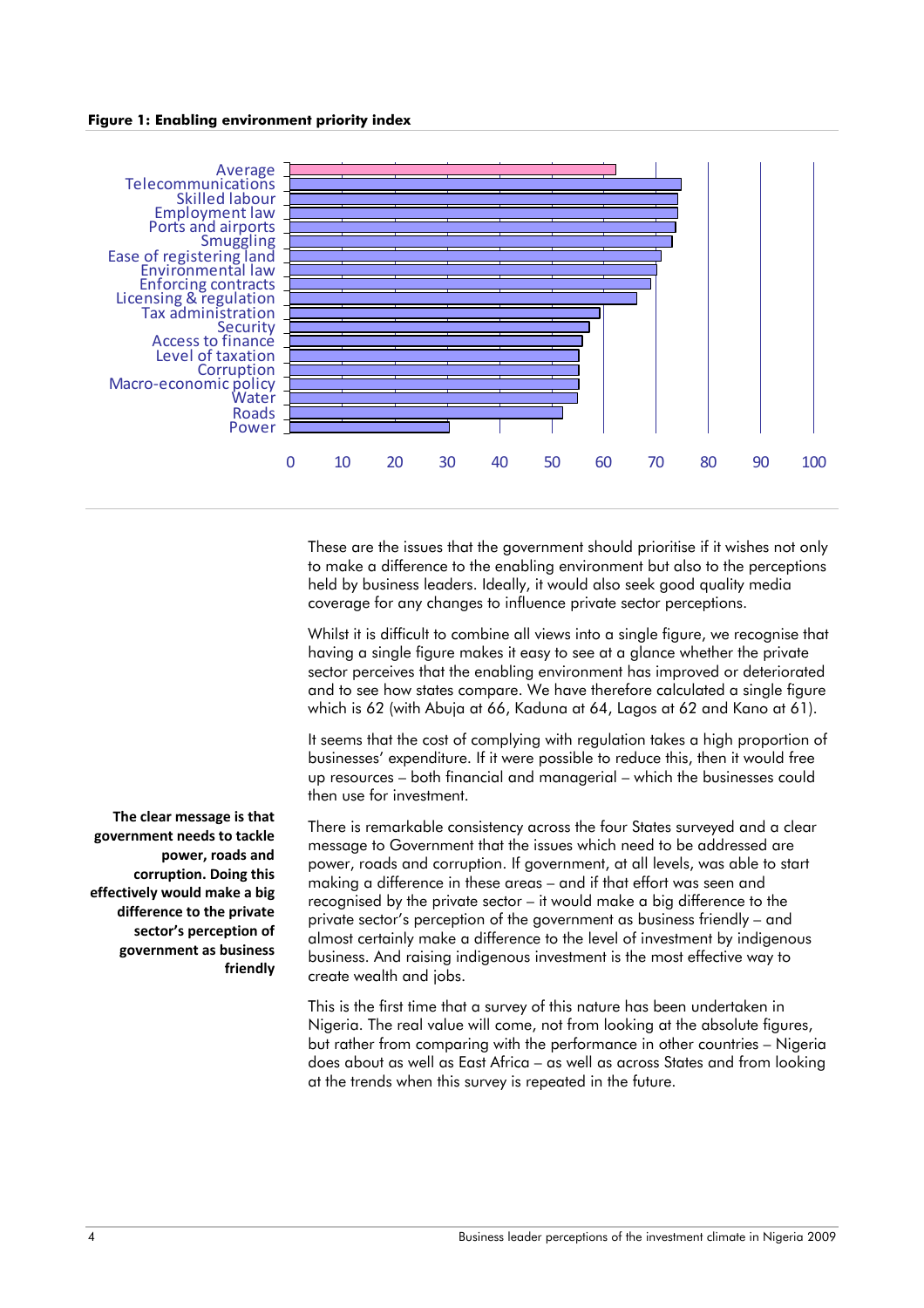#### **2. Introduction**

This report has been prepared to highlight priorities for action to improve the business enabling environment in Nigeria. It has been commissioned by ENABLE whose role is to support private sector organisations (BMOs) to engage in private public dialogue and to advocate change in public policy with the objective to improve the business environment in Nigeria.

The World Bank asserts that improvements in the enabling environment lead to greater levels of investment by the private sector, more wealth and job creation, and ultimately more poverty alleviation. The best way for government to understand how to improve the enabling environment is to involve the private sector through consultation and dialogue and, in particular, to understand and address the private sector's needs and priorities.

#### **3. Enabling environment assessments**

The World Bank researches a number of indicators and publishes its "Doing Business" reports annually.<sup>1</sup>

The Doing Business reports highlight a small number of indicators. Many countries are responding to the conclusions of the reports and aiming to cut bureaucracy and make a difference. However, it is possible to focus on just two or three of the indicators used by the World Bank – and make a big difference to their specific ranking but not make much difference to the overall ease of doing business (that is, to their rating) and so the perception of the private sector may be that not much has happened.

In Doing Business 2010, Nigeria is ranked at 125 out of 183.

| <b>Table 1: Nigeria: Doing Business rankings</b>                                 |           |  |  |  |
|----------------------------------------------------------------------------------|-----------|--|--|--|
|                                                                                  | 2010 rank |  |  |  |
| Ease of doing business                                                           | 125       |  |  |  |
| Starting a business                                                              | 108       |  |  |  |
| Dealing with licences                                                            | 162       |  |  |  |
| <b>Employing workers</b>                                                         | 37        |  |  |  |
| Registering property                                                             | 178       |  |  |  |
| Paying taxes                                                                     | 132       |  |  |  |
| Enforcing contracts                                                              | 94        |  |  |  |
| Source: Warld Bank (2000) Daing Business 2010, reference through difficult times |           |  |  |  |

Source: World Bank (2009) Doing Business 2010: reforming through difficult times

Whilst the World Bank's work is incredibly valuable to policy makers in highlighting areas worthy of reform and promoting debate, it does not offer a holistic view in that it focuses on a selection of indicators, rather than on the total impact of business, and in that not all indicators impact on every business. Furthermore, encouraging more people to start in business or encouraging more people to join the formal economy or encouraging more investment will be far more dependent on a broader perception of the ease of doing business rather than on the narrower score reported in Doing Business.

The World Economic Forum also researches and publishes assessments of competitiveness, of which the enabling environment is part.2 The 2009/10 report scores Nigeria at 3.65 (out of a possible 7) and ranks it at 99 (out of 133 countries assessed), down five places from the previous year. The index

-

**Improving the enabling environment leads to private sector investment, job creation and poverty alleviation.**

<sup>&</sup>lt;sup>1</sup> World Bank, Doing Business: see www.doingbusiness.org<br><sup>2</sup> World Economic Forum – see www.ger.woforum.org

World Economic Forum – see www.gcr.weforum.org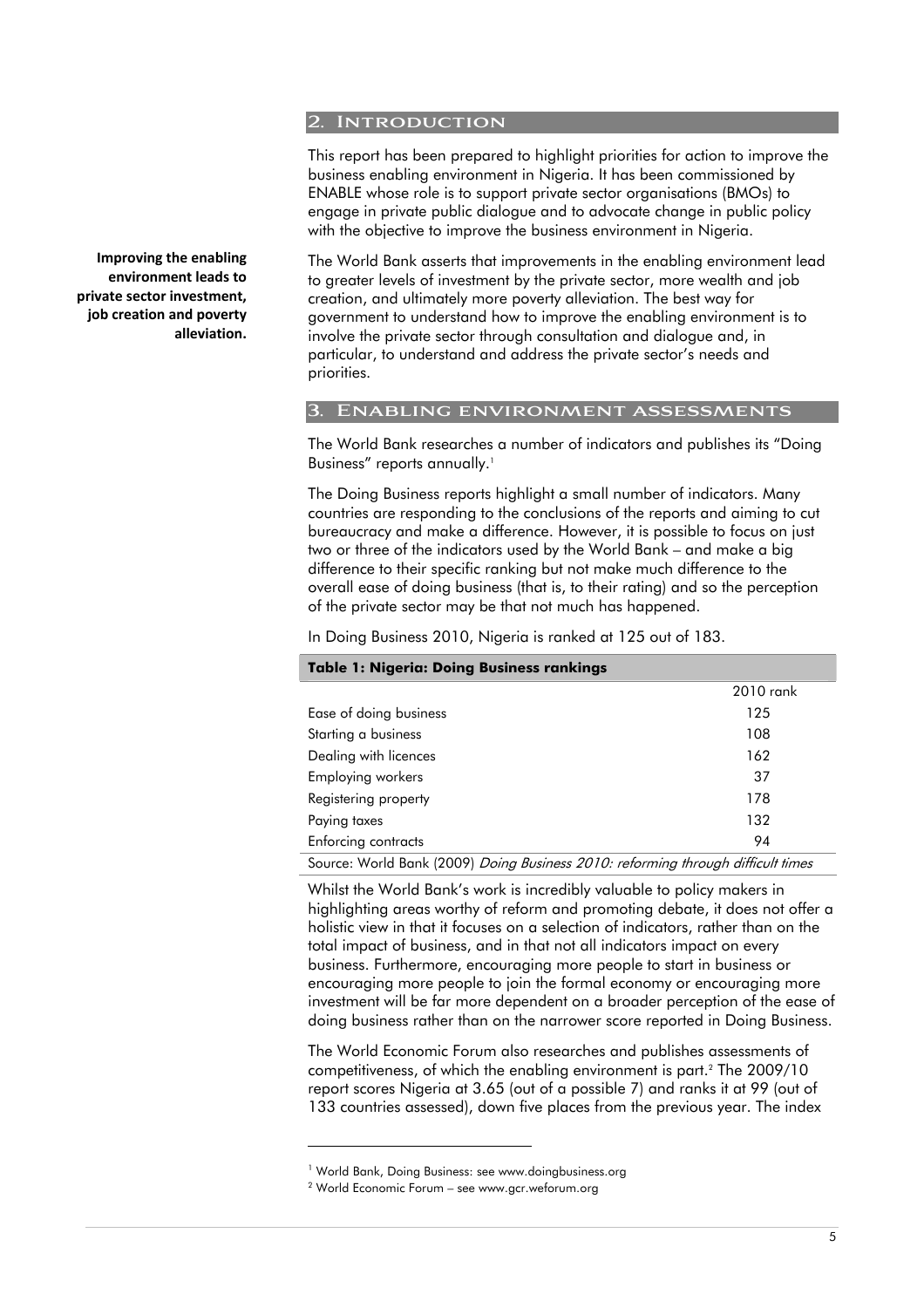comprises 12 'pillars' which cover a wide range of factors including education, innovation and business sophistication. No pillar covers, exclusively, the enabling environment, though one does cover infrastructure, where Nigeria scored just 2.5 out of a maximum of 7 and ranks 127. In our survey, the macro-economy was identified as one of the bigger issues though the WEF survey suggests that this is one area where Nigeria does quite well, ranking 20 and scoring 5.4.

The World Economic Forum asks businesses to indicate which issues are most problematic. Access to finance was the most problematic with infrastructure, which WEF does not split further, a close second and then corruption. The results of our survey have infrastructure issues at the top, with access to finance fairly high, but respondents to our survey perceive levels of taxation to be rather more of an issue than WEF. When government efforts to make a difference are taken into account, our survey shows corruption to be a big issue as well. It should be noted, however, that respondents to the WEF survey are asked to rank factors from a list rather than scoring each individually, meaning that all factors will always be seen as 'problems'.

#### **Figure 2: WEF: Most problematic factors for doing business in Nigeria**



Source: World Economic Forum (www.gcr.weforum.org) 2009/10 (Bars show responses weighted according to their rankings)

# **4. Rationale for this study**

With organisations such as the World Bank and World Economic Forum undertaking research to assess the problems faced by business, it may seem that there is no need for further studies. This study is different, however:

- Perception and reality may well be different, but people act on the basis of what they perceive to be the case, even if that is not wholly accurate. Having an understanding of perceptions may not only convince policy makers that more needs to be done but also, particularly where there is a big gap between perception and reality, provide clues to government about how to communicate messages about reality.
- This research isolates the factors that are important to specific sectors. There are a wide range of factors which together comprise the enabling environment, though not all are important to every business, and not all make business more difficult. A self-employed consultant, for example, will not be concerned about employment law or the availability of skilled labour, but may be very concerned about taxation and the ease of

**Business leaders make decisions based on their perception of the investment climate**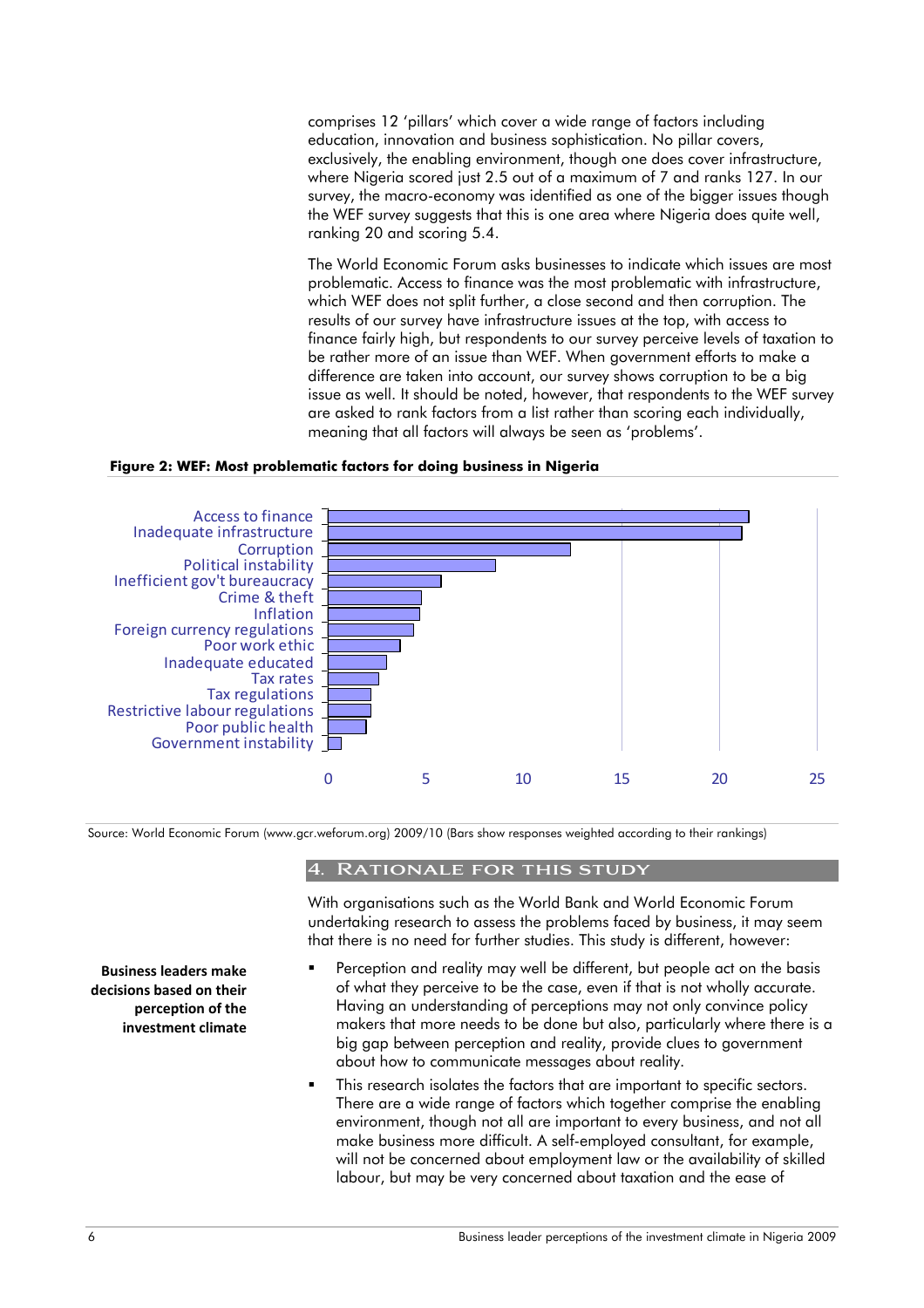enforcing contracts. A factor that is important to a business may not necessarily make doing business difficult, though we might expect to see some correlation.

- The survey not only asked about the factors that are problematic but also, unlike other surveys, asked business leaders to identify the factors where the government is perceived to be making a positive effort.
- It also asked about the factors that may deter future investment. There is a danger that governments just assume that businesses will carry on investing irrespective of the enabling environment, but the results in this survey suggest that may not be the case.
- It has attempted to quantify the costs to business of meeting the regulatory requirements imposed on them.

# **5. Methodology**

The fieldwork was undertaken during October and November 2009 by NOI Polls, a Nigerian polling and market research firm. The survey was conducted using a questionnaire designed by David Irwin. The questionnaires were administered face to face and results for each respondent transcribed into a specially designed spreadsheet. The sample consisted of CEOs in leading organisations, drawn from a combination of the National Bureau of Statistics and NOI Polls databases. The sample population comprised 398 businesses and covering a range of sectors, locations and business sizes. The composition of the sample is shown in table 2.

# **Table 2: Sample population**

| Sector             |    | Location |     | Size (employees) |     |  |  |
|--------------------|----|----------|-----|------------------|-----|--|--|
| Wholesale & retail | 79 | Abuja    | 74  | $0 - 9$          | 101 |  |  |
| Manufacturing      | 75 | Kaduna   | 74  | $10-24$          | 154 |  |  |
| Finance            | 72 | Kano     | 101 | 25-49            | 59  |  |  |
| Agriculture        | 68 | Lagos    | 149 | 50-99            | 32  |  |  |
| Hotels & tourism   | 40 |          |     | 100-250          | 19  |  |  |
| Construction       | 28 |          |     | >250             | 24  |  |  |
| Other              | 36 |          |     | Did not say      | 9   |  |  |
|                    |    |          |     |                  |     |  |  |

# **6. Overview**

In the first question, respondents were asked to indicate which of a range of factors were important to the success of their business and were then asked to indicate whether those factors made doing business very difficult, somewhat difficult, had room for improvement or was not a problem at all. The reason for splitting the results is that it is quite possible for a factor to be important – a manufacturer might need a reliable source of electric power for example or a service business might rely on effective telecommunications – but for that factor not to cause problems – power or telecommunications might be reliably available. Similarly some factors may not be important – we might anticipate for example corruption should score low in importance unless businesses rely on corruption for their success – but may interfere in the effective management and success of the business.

The survey covered 18 factors that were considered by ENABLE to be important or to be barriers to businesses' effectiveness.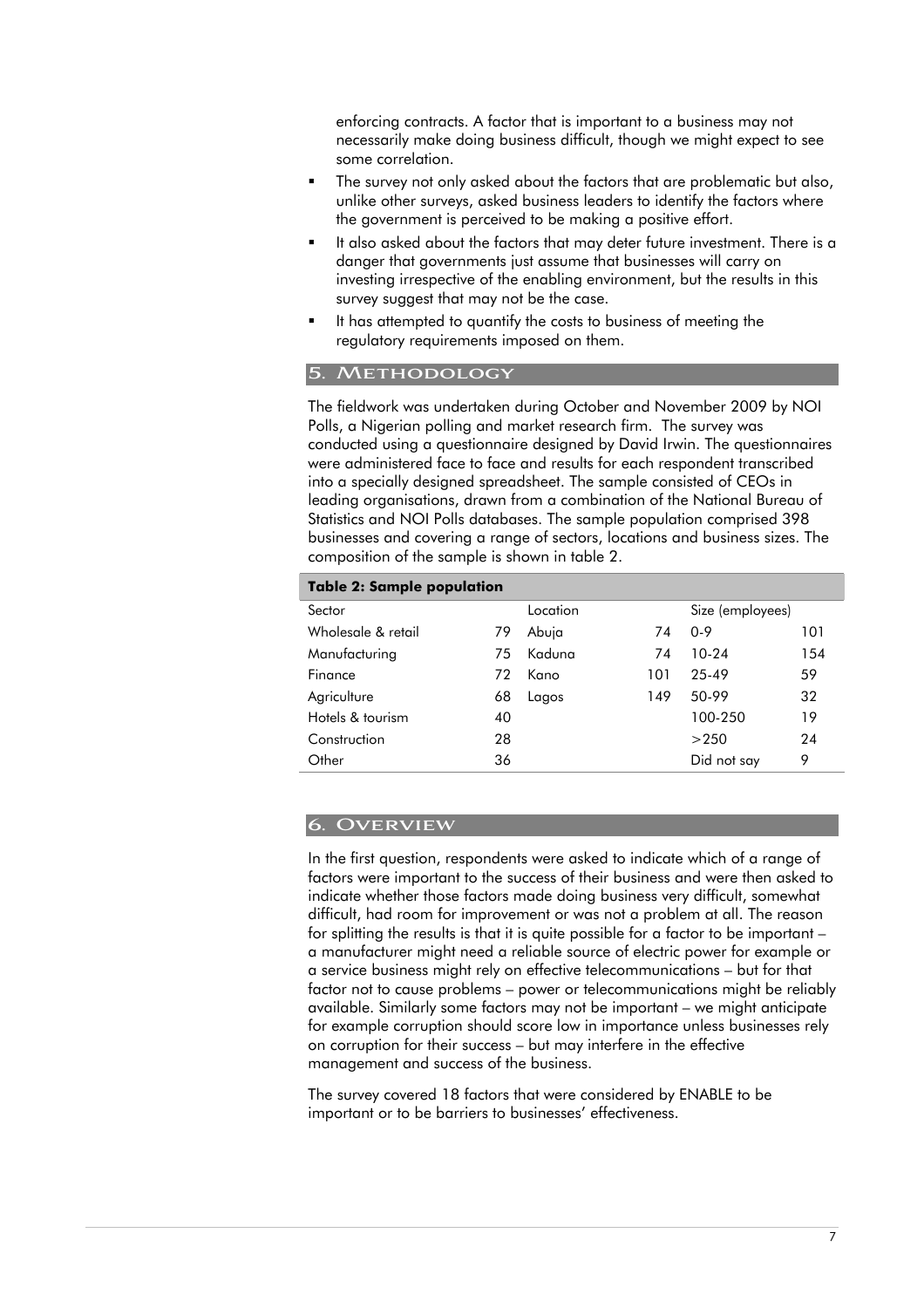#### **6.1 Factors important to business**

The results for whether issues were important are shown in figure 3. The main factor, identified by all respondents, was power. However, this was closely followed by roads, telecommunications, security and level of taxation.



#### **Figure 3: Importance of factors (all respondents)**

# **6.2 Factors which make business difficult**

Figure 3 shows the factors that businesses perceive to make life difficult. The factors that 'make business very difficult' (the blue part the bar) are, in order, power, roads, water, corruption, level of taxation and access to finance.



#### **Figure 4: Factors which make business difficult**

**Makes biz very difficult Makes biz somewhat difficult Could be improved Not a problem at all**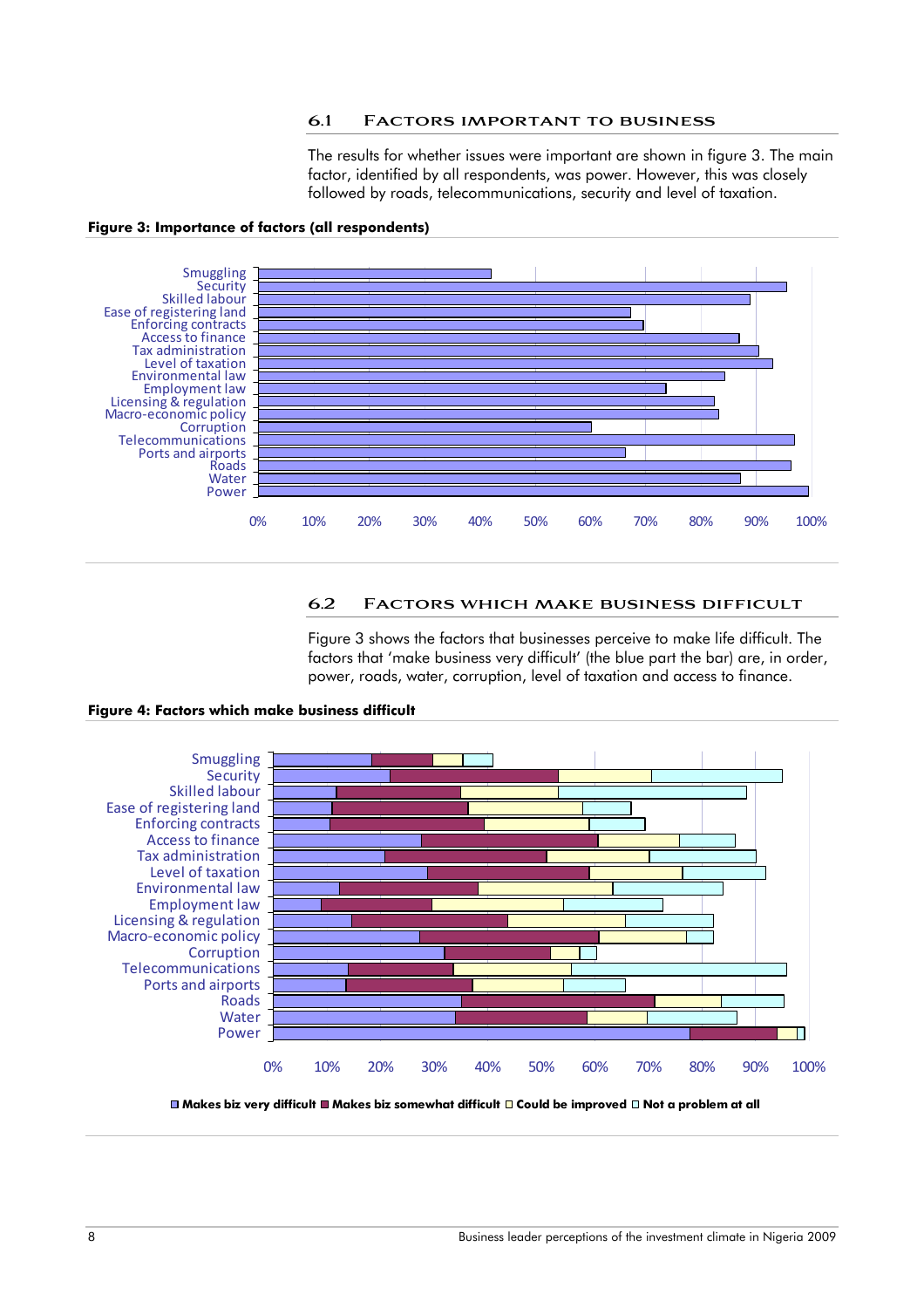It is not always easy to assimilate the data when responses are summarised in this way, so the chart below shows the results by allocating a 'score' for each response. The score ranges from 1: not a problem to 4: makes doing business very difficult. Because we are averaging the responses, a score of 1 would mean that every respondent thinks that the issue is not a problem at all, a score between 1 and 2 indicates that a majority of respondents think that the position could be improved, a score between 2 and 3 indicates that the majority of respondents think that the issue makes business somewhat difficult and a score between 3 and 4 indicates that the majority of respondents think that the issue makes business very difficult. A score of 4 would mean that every respondent thinks that the issue makes business very difficult. So note that the scale on these charts runs from 1 to 4.

Figure 5 reveals that the key issue – by a long way – is power, with a score close to 4. This is followed by roads, level of taxation, access to finance, macro-economic policy, security and tax administration, all of which make doing business somewhat difficult. Interestingly, corruption, along with licensing and regulation, are seen as issues that could be improved though not as ones that makes doing business difficult.



#### **Figure 5: Factors which make business difficult**

#### **6.3 Non tariff barriers**

Non tariff barriers may be a requirement of government that add to the complexity and cost of doing business – such as the need for export certificates or to follow customs procedures – or may arise for other reasons – such as 'illegal' road blocks intended to extort money.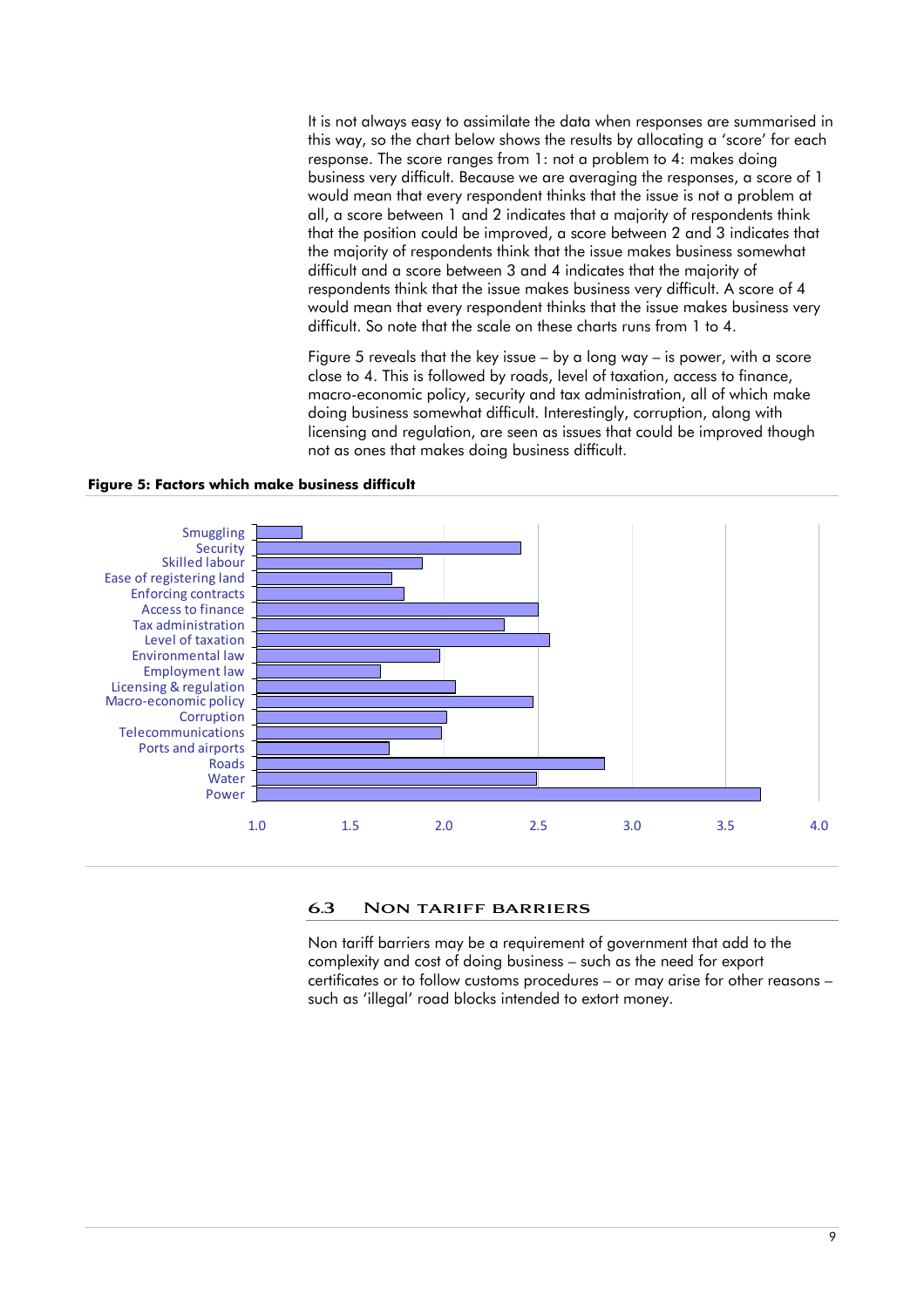



Whilst 50 per cent of respondents thought that road blocks and quality or export certificates were important issues (figure 6) only 14 per cent of all respondents thought that police roadblocks made business difficult (figure 7). In general, non-tariff barriers are not seen as a major issue.



**Figure 7: Non-tariff barriers which make business difficult** 

It is important to remember, however, that whilst NTBs may only be a problem for a small number of businesses, they can prove to be a real headache for those businesses and there can also be a knock-on effect – for example barriers which impede road distribution may cause delays for manufacturers or processors but they may not pick this up in their own assessment of the environment. They will also tend to have a disproportionate impact on businesses that are trading internationally.

The overall result may reflect the sample population – indeed, many respondents did not answer this question. If one omits all the non-responses, on the assumption that they are not affected by these issues, then the problem of road blocks is seen as an issue that makes business somewhat difficult with all the issues being seen as having scope for improvement.



**Figure 8: Non-tariff barriers which make business difficult** 

(NB this result omits all null responses)

There is a challenge here for policy makers, however, in that some large companies can use non-tariff barriers as a competitive advantage and some companies and individuals have vested interests in maintaining these barriers.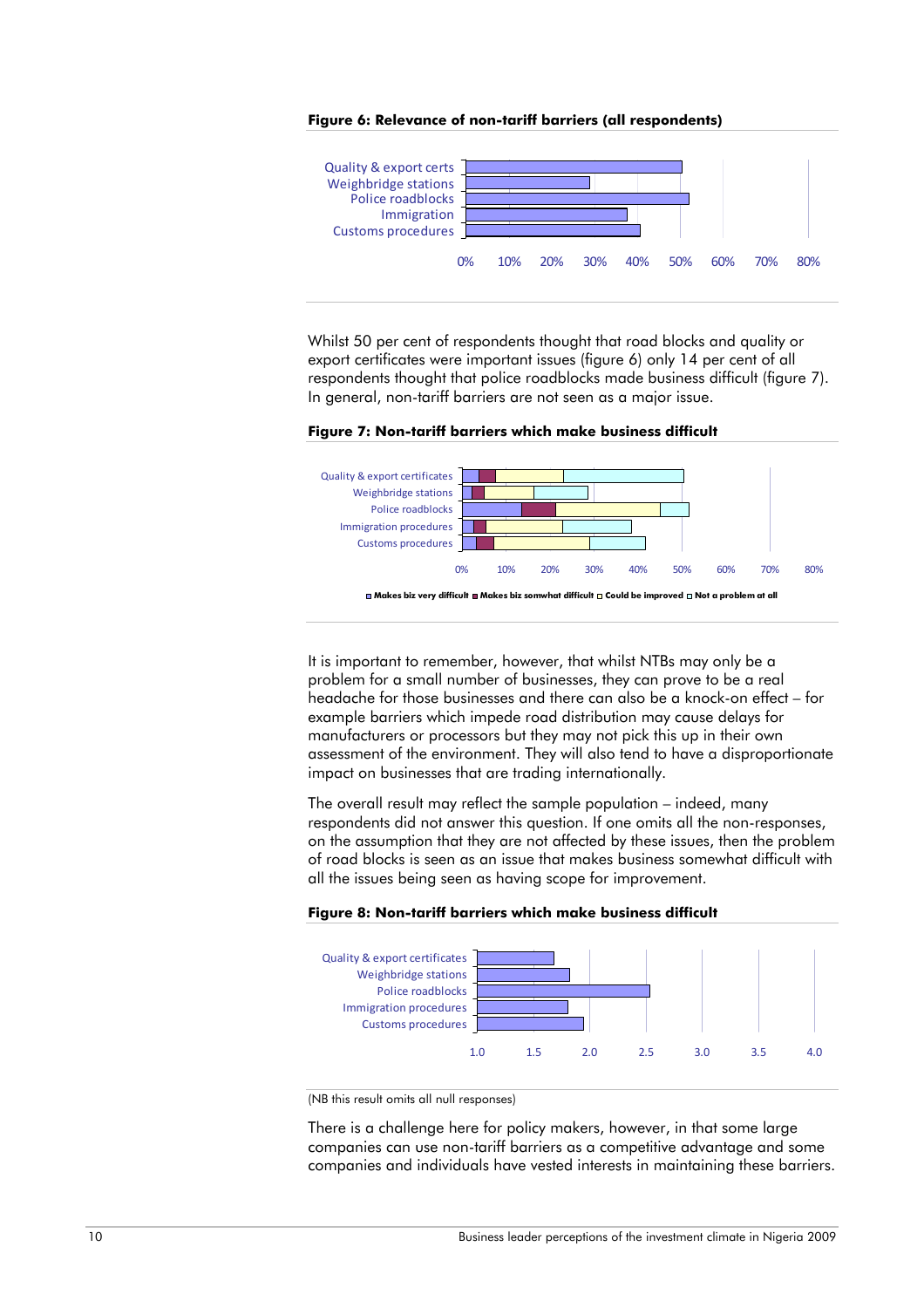It is incumbent on the wider private sector therefore to identify areas where reform is needed.

#### **6.4 Government performance**

The third question asked respondents about their perception of government efforts to address these aspects of the enabling environment. Answers ranged from 'the government is making real efforts to address the issue' (coded 1), through 'some effort' and 'no effort', to 'government actions are making this issue worse' (coded 4). Figure 9 shows the results. On the whole, the government is perceived to be making some effort to address most issues. It is seen as making a real effort to address telecommunications. However, on the key issues of issues of corruption and smuggling, it is seen by almost a third of respondents to making the issue worse and by almost a further third to be making no effort to improve the situation.

#### **Figure 9: Government performance in addressing key factors**



As with the responses on which issues make doing business difficult, we have combined all the results into a single score. The score ranges from 1: government is making a real effort to address the issue to 4: government is making the issue worse. So, a score of 1 would mean that every respondent thinks that the government is making a real effort to address the issue, a score between 1 and 2 indicates that a majority of respondents think that government is making some effort to address the issue, a score between 2 and 3 indicates that the majority of respondents think that the government is making no effort and a score between 3 and 4 indicates that the majority of respondents think that the government is making the issue worse. A score of 4 would mean that every respondent thinks that the government is making the issue worse.

Figure 10 reveals the overall perception that the government is making no real effort to address the issues of corruption or smuggling – but also indicates a similar perception in relation to access to finance, to ease land registration and to improve power supplies.

**The overall perception is that government is making no real effort to address issues of corruption or smuggling**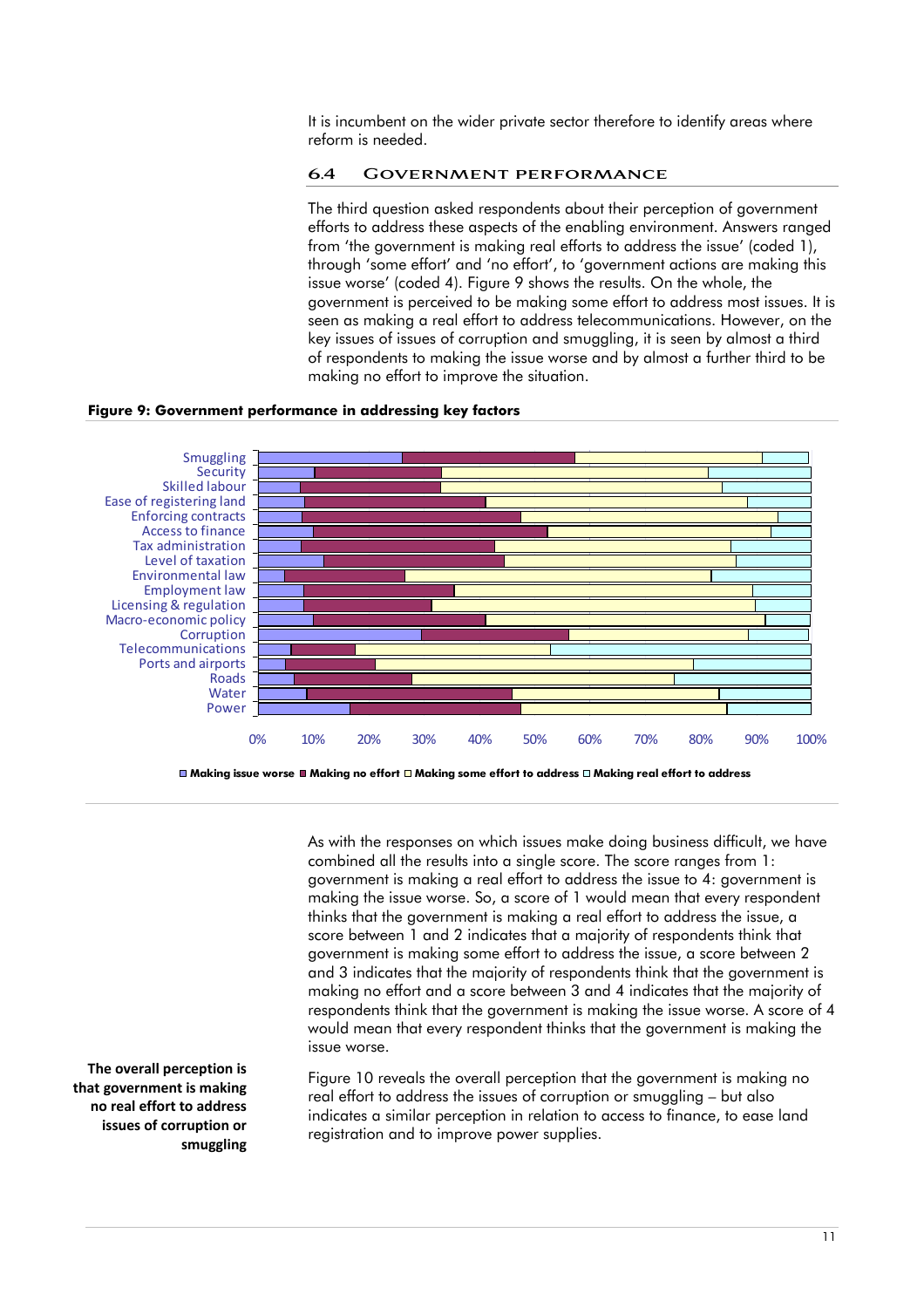#### **Figure 10: Government performance in addressing key factors**



#### **6.5 Influence on investment**

The fourth question asked respondents which factors were likely to influence investment decisions and how (scored 1: encourage further investment; 2: neither encourage nor deter; 3: deter further investment). Despite corruption not figuring as a major barrier, it is seen as the biggest deterrent to investment, perhaps suggesting that businesses have put in place mechanisms to deal with corruption but that they would still rather not have to battle it all the time. Smuggling is also a deterrent, presumably because it leads to unfair competition. Power is also a significant deterrent to new investment.



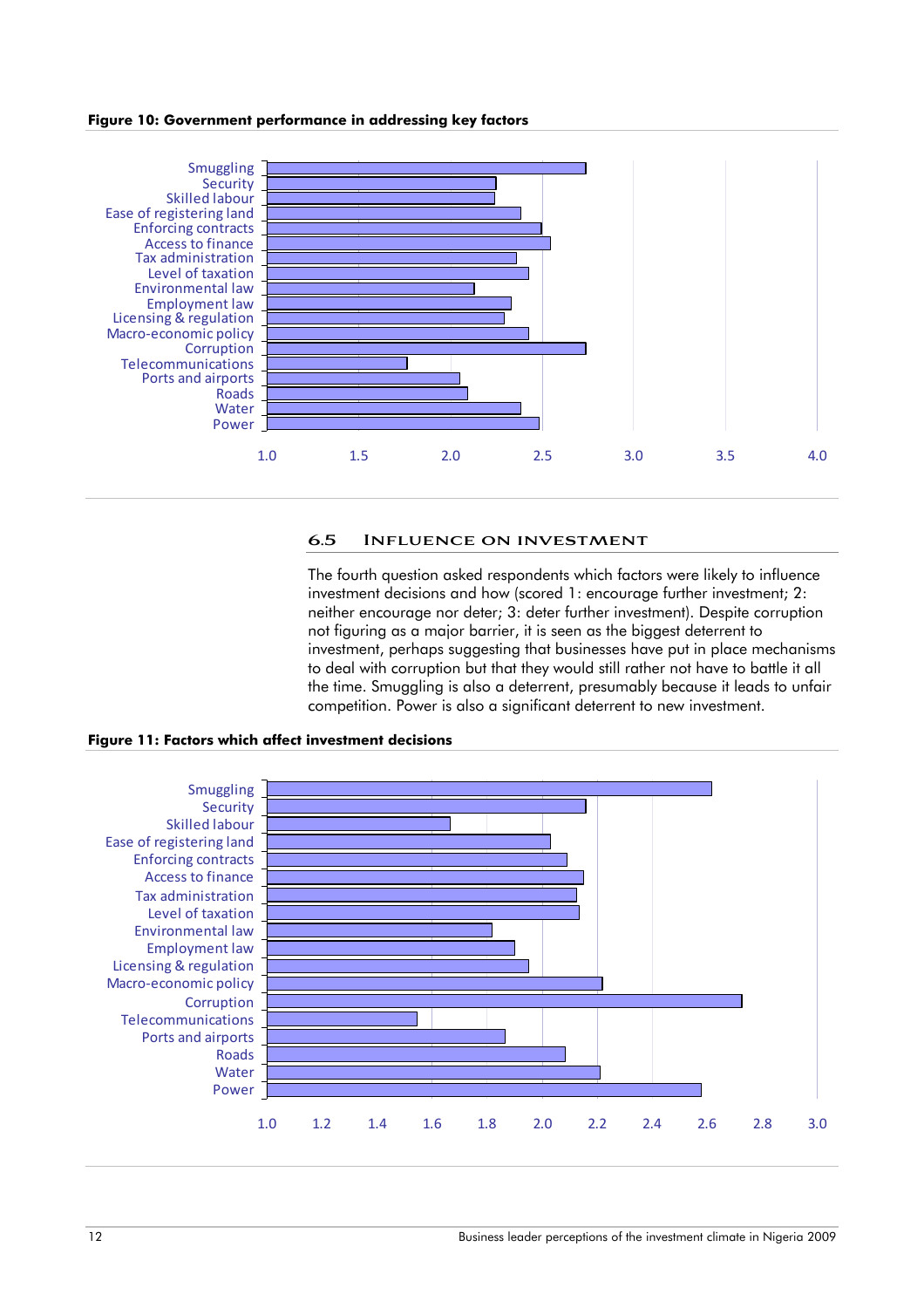#### **6.6 Enabling environment priorities**

We have prepared an 'enabling environment priority index' based on the level of difficulty perceived by respondents combined with the perception of how the government is addressing the issue.

The chart below shows the combined views for all of our issues. Note that the scale has been inverted and rebased so that a factor that causes the most difficulty for business and in which the government is making the problem worse will be shown as zero and a factor that causes the least difficulty for business and in which the government is making a real effort to improve the position is shown as 100. This reveals that the issue that is the least problematic is telecommunications, followed by availability of skilled labour, employment law and ports & airports. The biggest problem, by a long way, is power followed by roads and then (with the same score) corruption, water, level of taxation, water and macro-economic policy with access to finance close. These should be the immediate priorities for government to address.

#### **Figure 12: Enabling environment priority index**

**The biggest problem is power; telecommunications is the least problematic**



Whilst it is difficult to combine all views into a single figure, we recognise that having a single figure makes it easy to see at a glance whether the private sector perceives that the enabling environment has improved or deteriorated.

We have therefore calculated a single figure.

| Table 3: Enabling environment perception index |      |      |  |
|------------------------------------------------|------|------|--|
|                                                | 2008 | 2009 |  |
| Nigeria                                        |      | 62   |  |
| Abuja                                          |      | 66   |  |
| Kaduna                                         |      | 64   |  |
| Kano                                           |      | 61   |  |
| Lagos                                          |      | 62   |  |
| Tanzania                                       | 57   | 66   |  |
| Kenya                                          | 52   |      |  |
| Uganda                                         | 63   |      |  |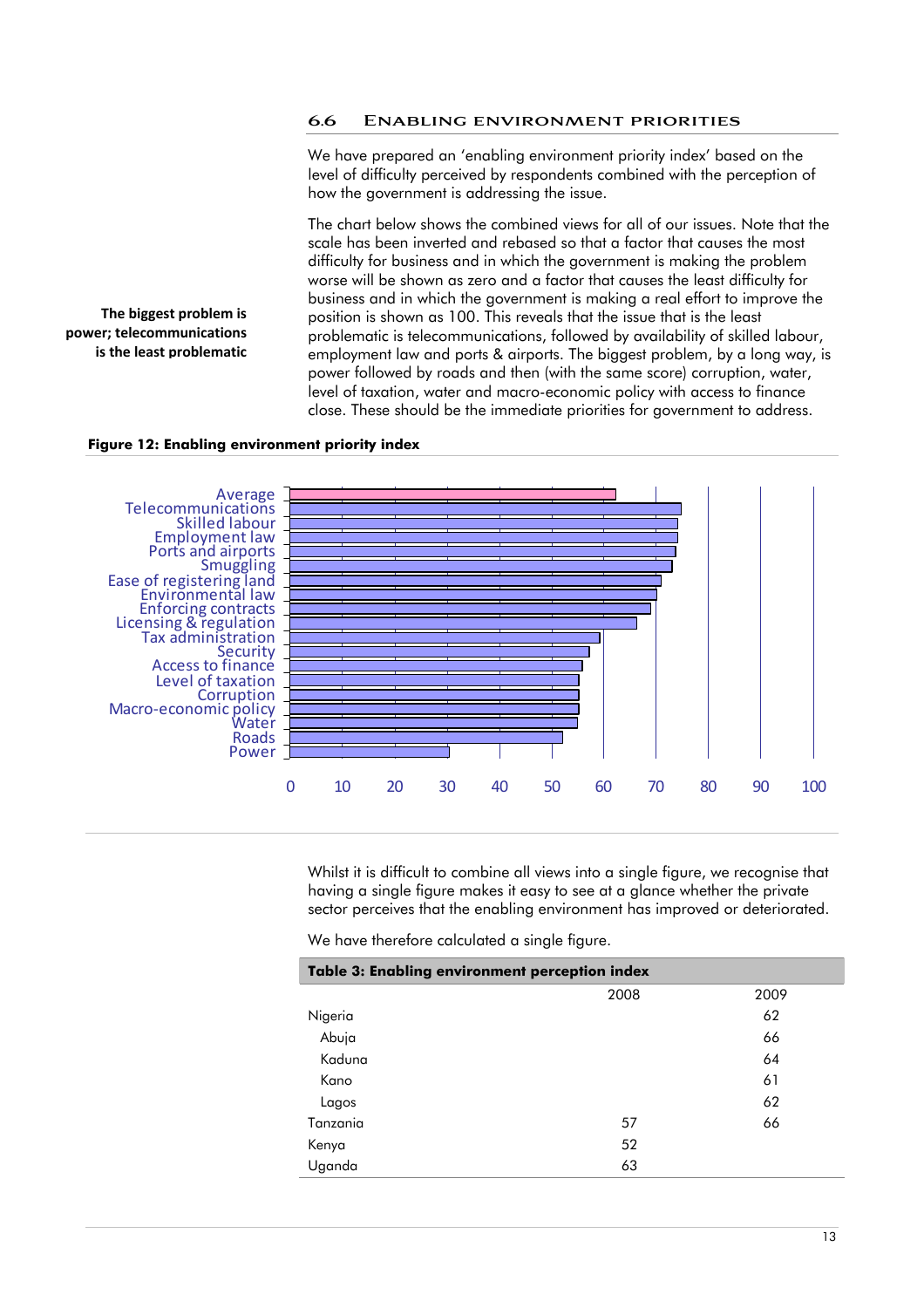#### **7. Review by membership of BMO**

It might be expected that members of Business Membership Organisations would be more concerned about the impact of the issues on their business and, perhaps, more critical of the government. Indeed, it may well be that they joined the BMO precisely to add their weight to those lobbying for changes in public policy. It seems, however, that there is almost no difference in perceptions between business leaders of businesses that are a member of a BMO and those that are not.

**Figure 13: Review by membership of BMO** 



(Some 166 respondents were members of a BMO; 232 respondents were not members of a BMO)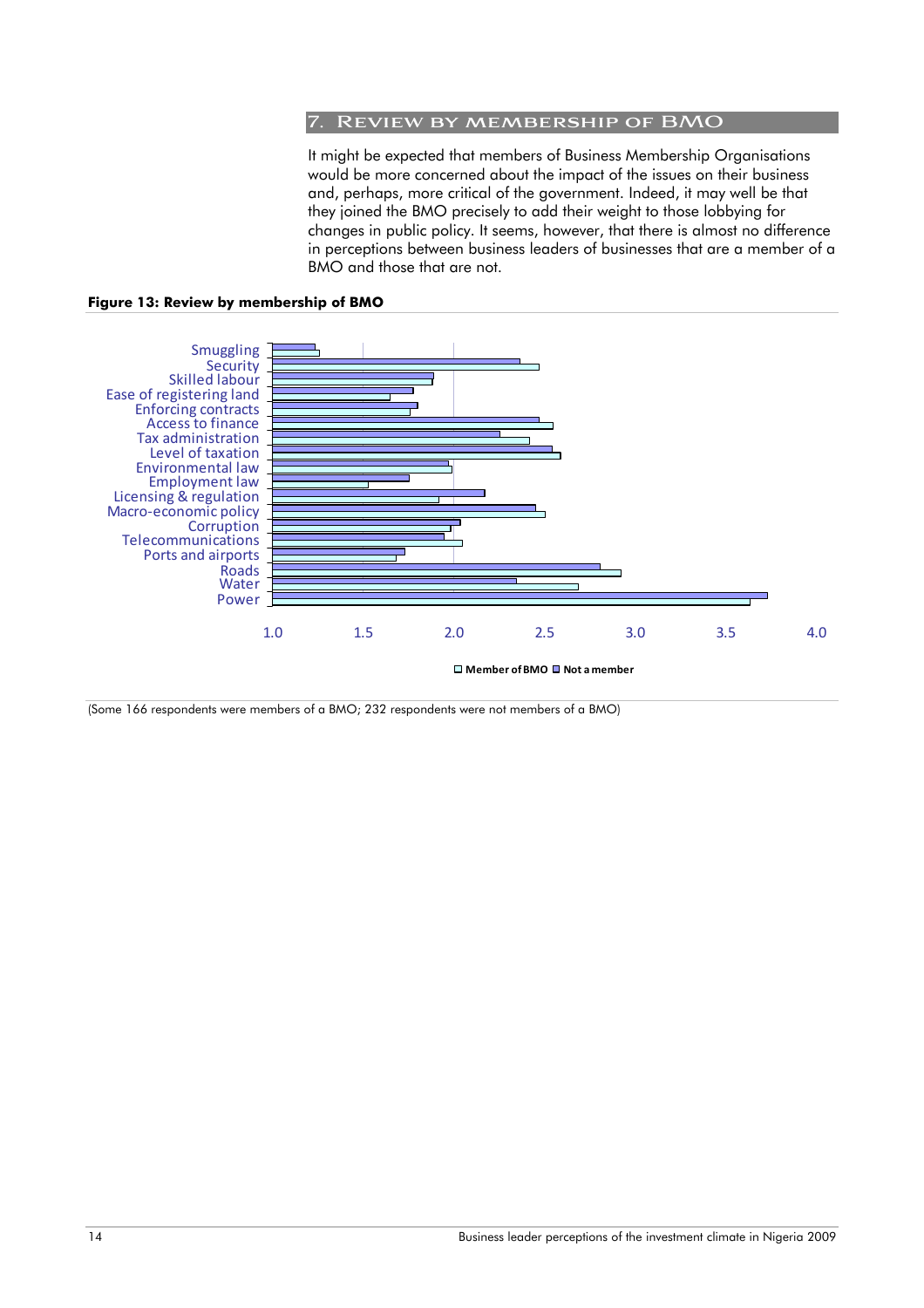# **8. Review by issue**

In this section we review the priority issues, looking at the relative importance to each of the sectors.

#### **8.1 Power**

Power is the overwhelming issue that makes doing business difficult. One might have expected manufacturing to be the sector most concerned about power, and it is, but construction and agriculture are at similar levels of complaining and the rest of business is not far behind.

# **Figure 14: Makes business difficult for...**



The overall perception is that the government is making no effort to improve the provision of power. The manufacturing sector is close to saying that the government is making the issue worse.



**Figure 15: Government perceived to be making the issue worse** 

All sectors say that power is likely to deter future investment. Furthermore, high reliance on off-grid sources of power makes business in Nigeria rather less competitive than their competitors in countries with more reliable power supplies.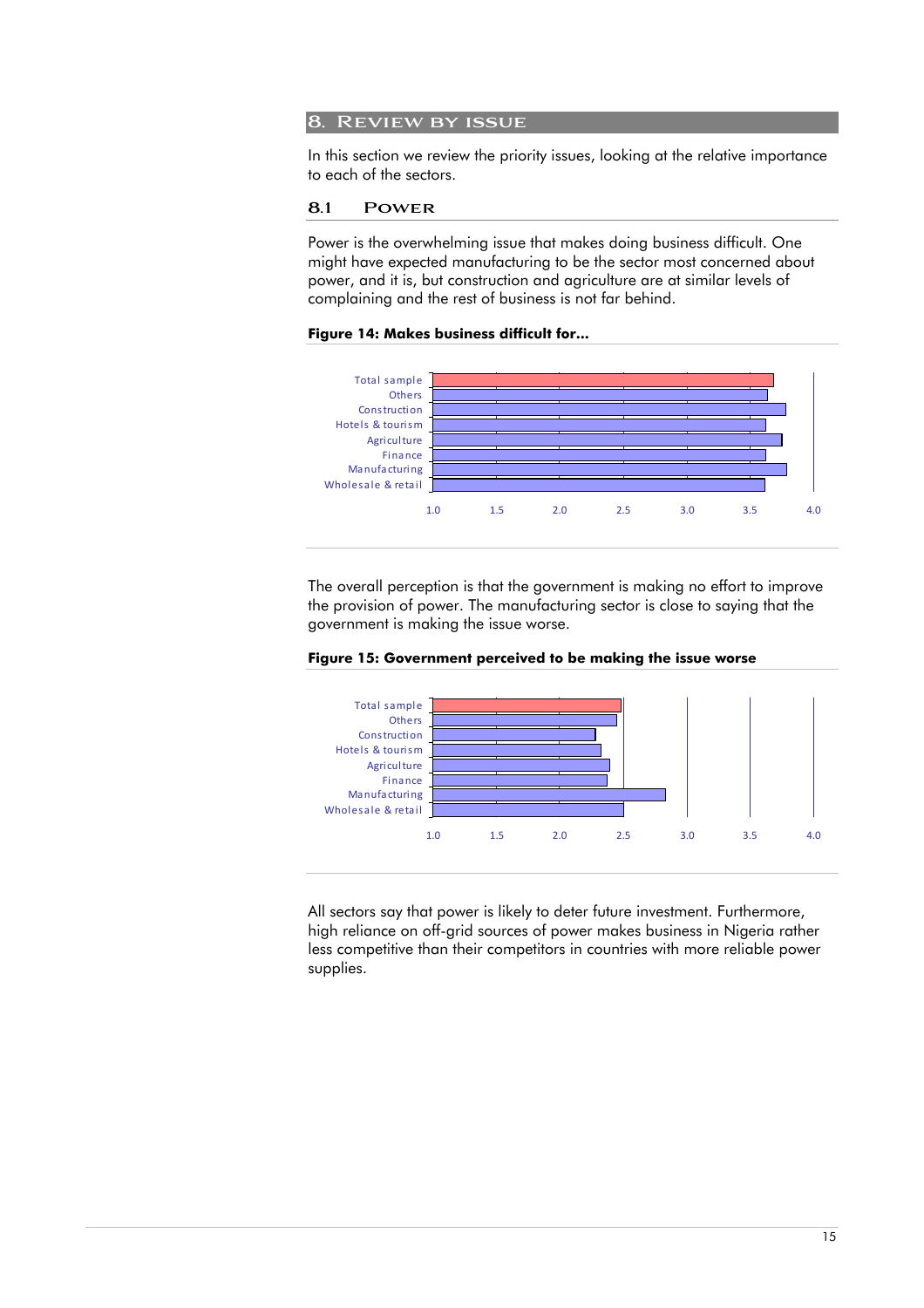



# **8.2 Roads**

The roads is the second biggest factor making doing business very difficult.

One might have expected the manufacturing and agricultural sectors to identify roads as a problem. In fact, all sectors including even hotels, restaurants and tourism, say that this is a problem. And manufacturing says that the roads make business very difficult.

#### **Figure 17: Makes business difficult for...**



The general view of all sectors is that government is not doing anything to address this problem.



#### **Figure 18: Government perceived to be making the issue worse**

The manufacturing sector clearly says that the roads would deter future investment. Other sectors seem more sanguine, with the other services sector saying that the state of the roads would neither encourage nor deter investment.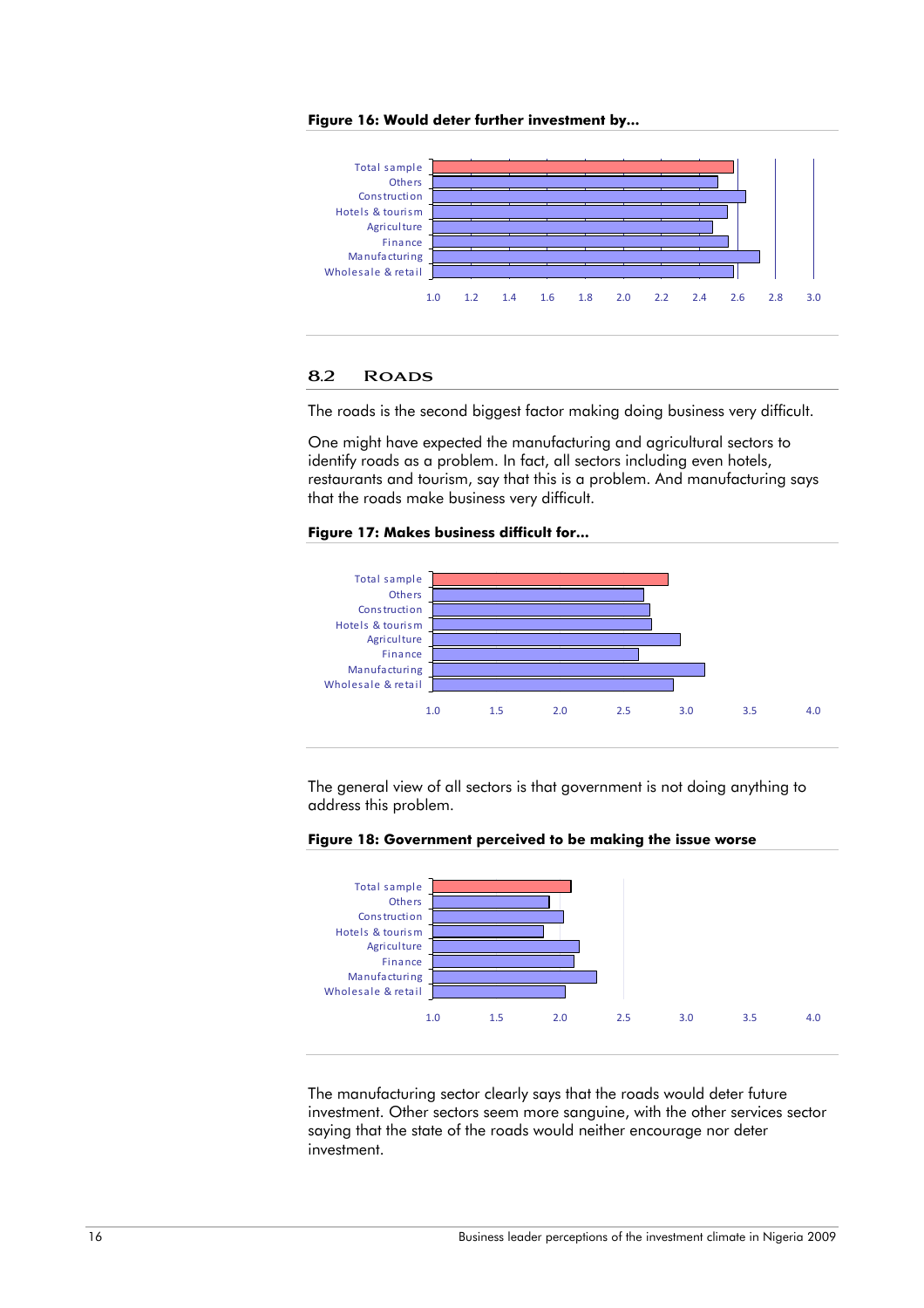

#### **Figure 19: Would deter further investment by...**

# **8.3 Corruption**

A few years ago, Nigeria was generally second from bottom in Transparency International's Index of Perceived Corruption. It has improved – or maybe other countries have got worse – to 130 out of 180. It is interesting to compare with countries in Africa. Of the 47 countries reviewed in Africa, 31 scored less than 3 (out of 10) indicating that corruption is perceived as rampant. A score between 3 and 5 indicates that corruption is perceived as a serious challenge. Only one scored more than 5.

| Table 4: Index of perceived corruption |      |                   |  |  |
|----------------------------------------|------|-------------------|--|--|
|                                        | Rank | Score (out of 10) |  |  |
| Botswana                               | 37   | 5.6               |  |  |
| Ghana                                  | 69   | 3.9               |  |  |
| Rwanda                                 | 89   | 3.3               |  |  |
| Tanzania                               | 126  | 2.6               |  |  |
| Nigeria                                | 130  | 2.5               |  |  |
| Uganda                                 | 130  | 2.5               |  |  |
| Kenya                                  | 146  | 2.2               |  |  |

Interestingly it seems that corruption was not seen by respondents to be an enormous problem, though most businesses think that it could be improved. Three sectors said that it made business somewhat difficult, but four sectors simply said that it could be improved. Hotels and tourism is close to saying that it is not an issue.

The survey did not ask about levels of corruption, however, so responding that corruption is not a big problem could result either from low levels of corruption or, possibly more likely, that businesses have become so inured to it that they just live with it. Amongst our sectors, it is only hotels and tourism that register it as a problem.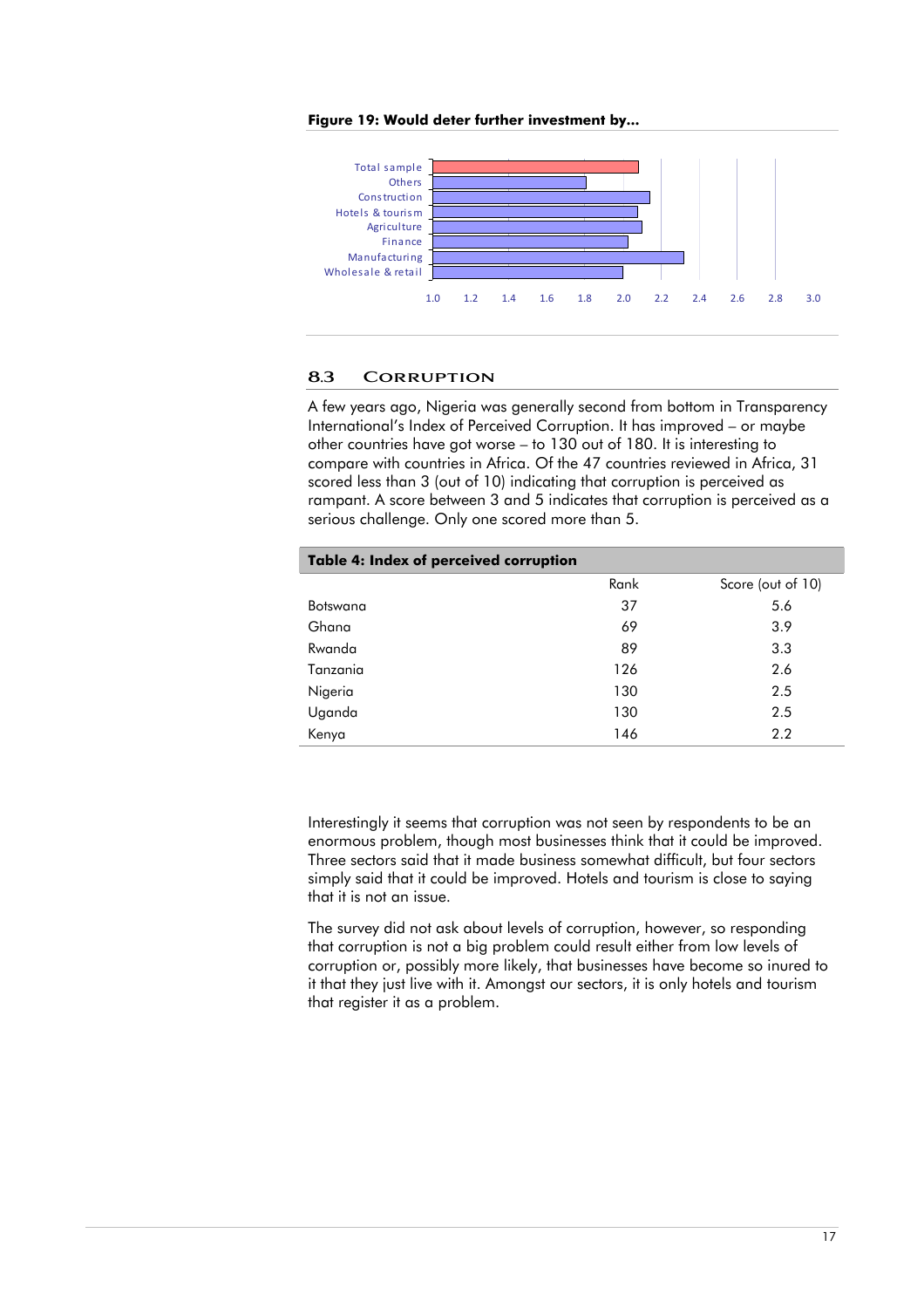



Most sectors think that government is making no effort to address the issue, with other services and agriculture close to saying that the government is making the position worse, perhaps confirming that corruption is still rife.



**Figure 21: Government perceived to be making the issue worse** 

Every sector, even hotels and tourism which said that corruption was not a major problem, is deterred from future investment by corruption, perhaps also confirming the conclusion that businesses live with corruption but would rather that it was effectively tackled.





This is one area where arguably BMOs could do more – encouraging their members to adopt codes of ethics and to join the Convention on Business Integrity.3 They could then promote publicly the fact that businesses that have joined their particular BMO have undertaken to work ethically and without engaging in corrupt practices – thus encouraging other businesses specifically to trade with their members.

-

<sup>&</sup>lt;sup>3</sup> See www.theconvention.org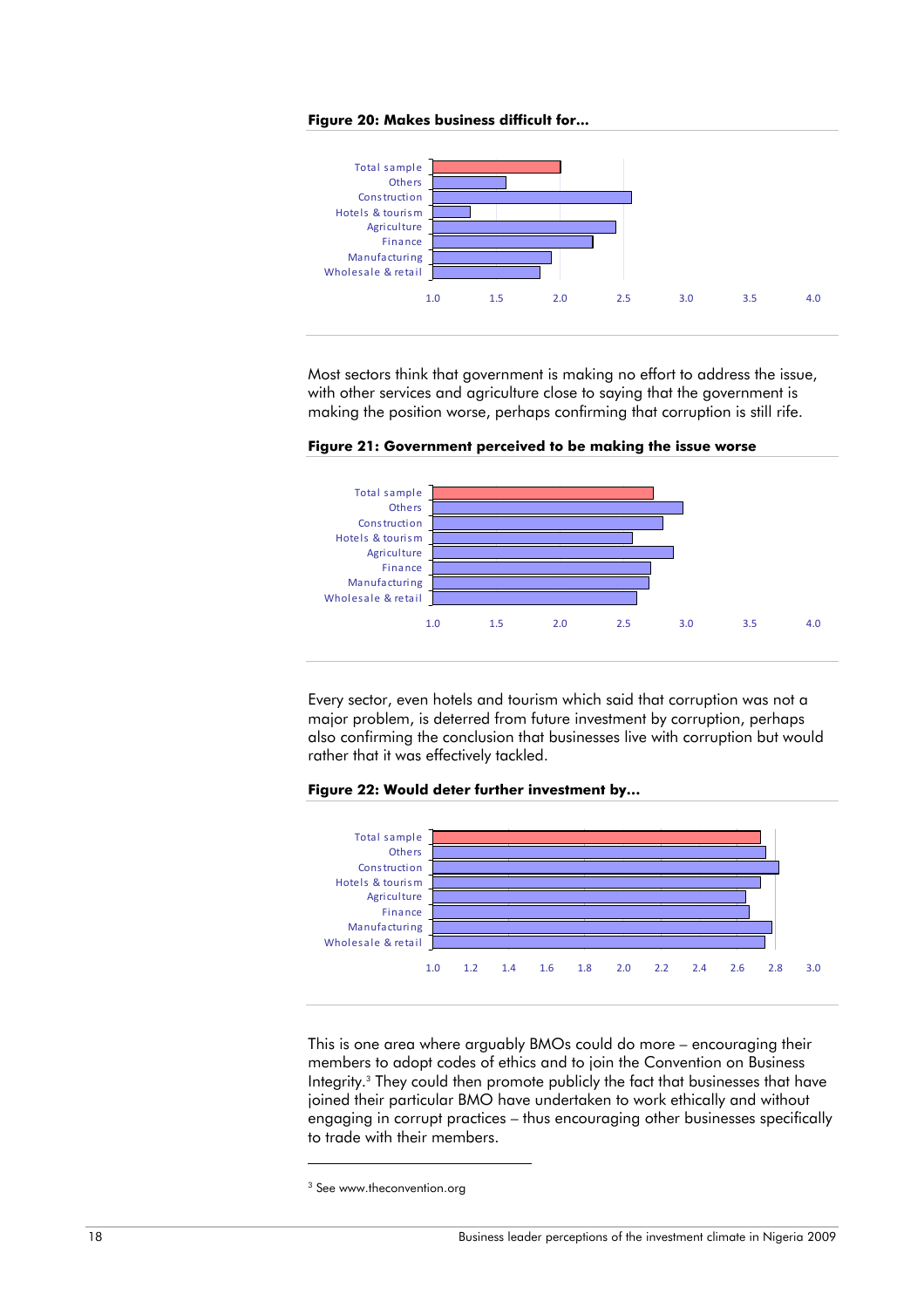#### **8.4 Level of taxation**

Businesses argue that levels of taxation make business somewhat difficult and the results are fairly uniform across the sectors. Businesses everywhere, of course, argue that taxation is too high. There is a problem in Nigeria, however, in that there are many different taxes, levied by different levels of government, and which are often perceived not to be making a difference to services.



#### **Figure 23: Makes business difficult for...**

No sector thinks that government is making an effort to address this problem.





All sectors indicate that levels of taxation would deter investment.



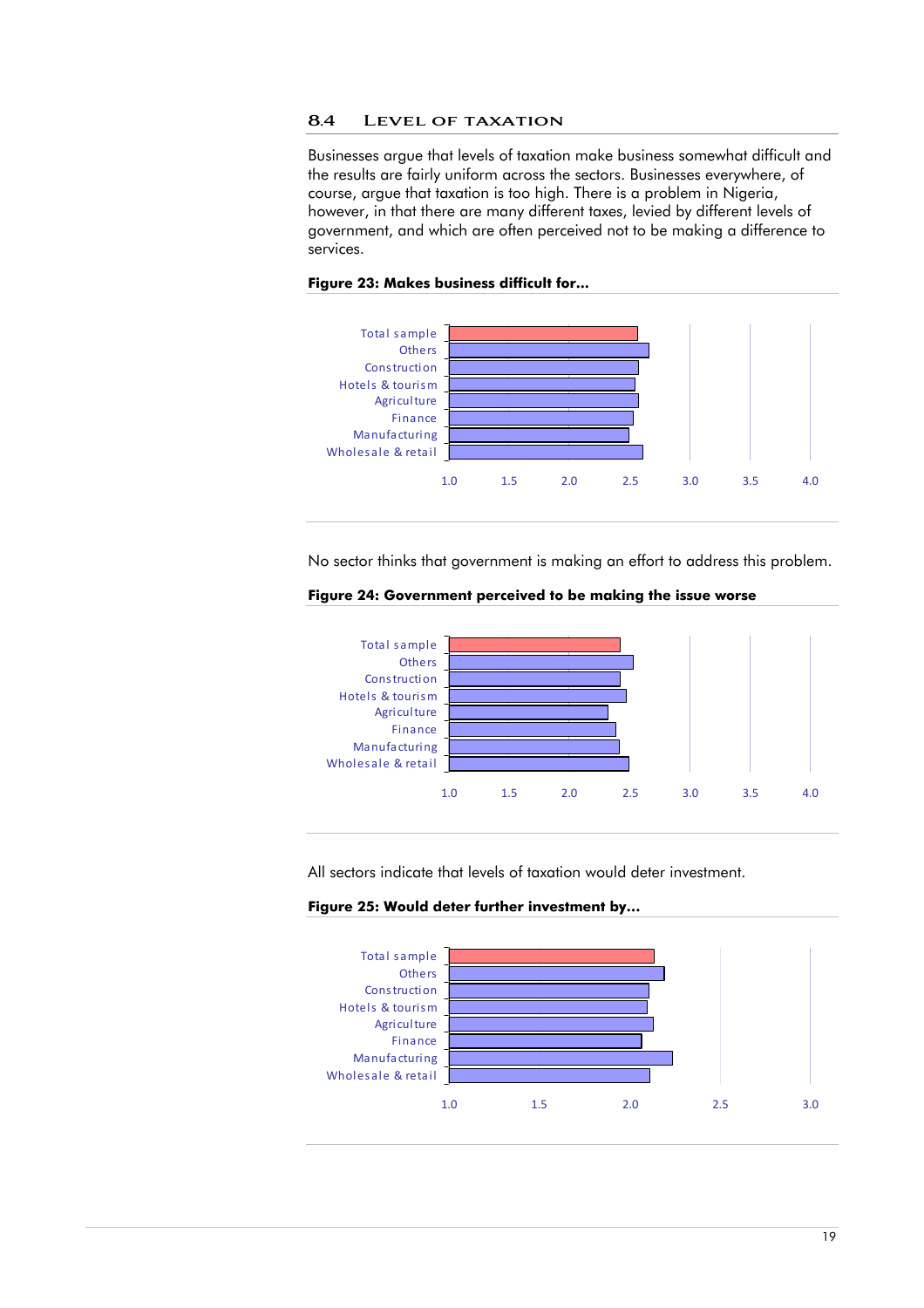# **8.5 Water**

Water is an issue that makes doing business difficult for all sectors. Three sectors – construction, agriculture and hotels & tourism – are close to saying that it makes business very difficult.





No sector believes that the government is making any efforts to address this issue.





Perhaps not surprisingly, every sector says that it is likely to deter further investment.



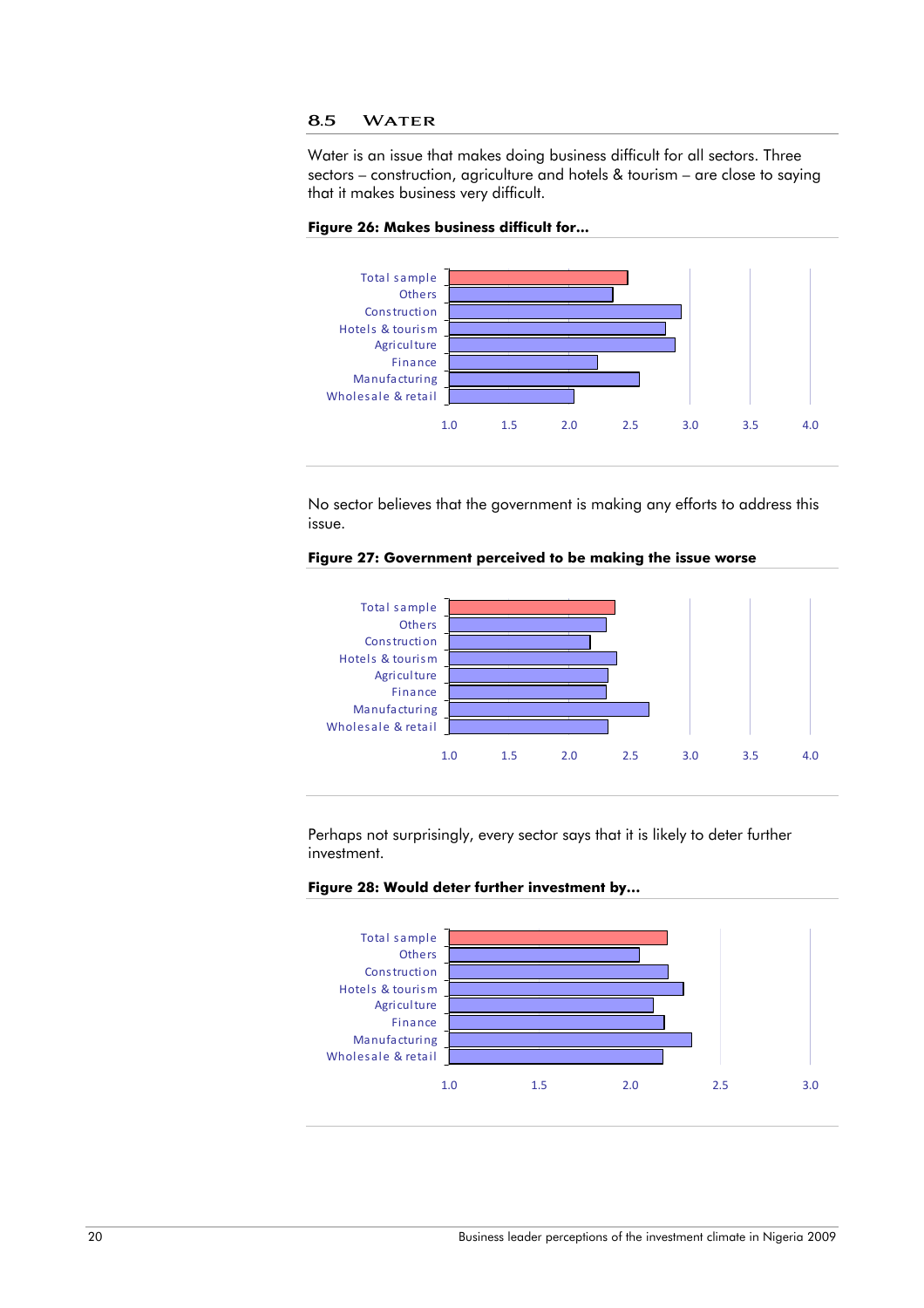**8.6 Macro-economic policy** 

All sectors, apart from other services, see macro-economic policy – effectively inflation, interest rates and exchange rates – as making business somewhat difficult.





The general view is that government is making no real effort to address this area.





And every sector says that it would deter further investment.

**Figure 31: Would deter further investment by…** 

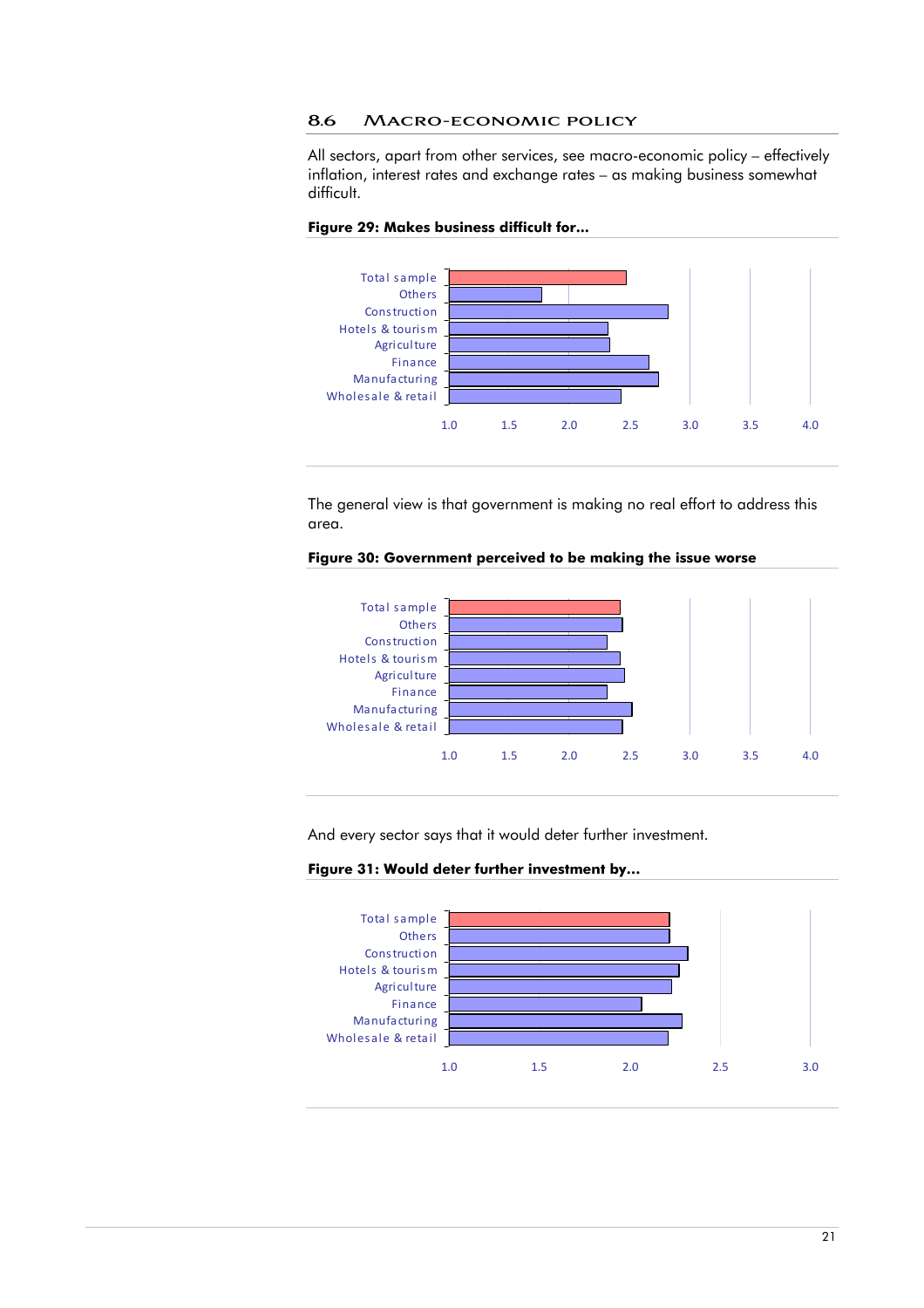# **9. Review by business size**

Respondents were asked to state how many staff they employed. Not every respondent answered that question, but most did.

Power is a problem for businesses whatever their size. It is interesting to note, though, that most issues seem to be particularly problematic for businesses employing 50-99 staff. It is not clear why this should be – and it may be worth some further investigation – though one possibility is that as a business grows the issues become more problematic until it reaches a critical size when it can cope more effectively with the problem such as licensing and regulation, or administration of taxation, or security, or telecommunications, or the ease of enforcing contracts or corruption.

#### **Figure 32: Factors which make business difficult: by business size**



As noted, power makes business difficult irrespective of the size of business.



#### **Figure 33: Power**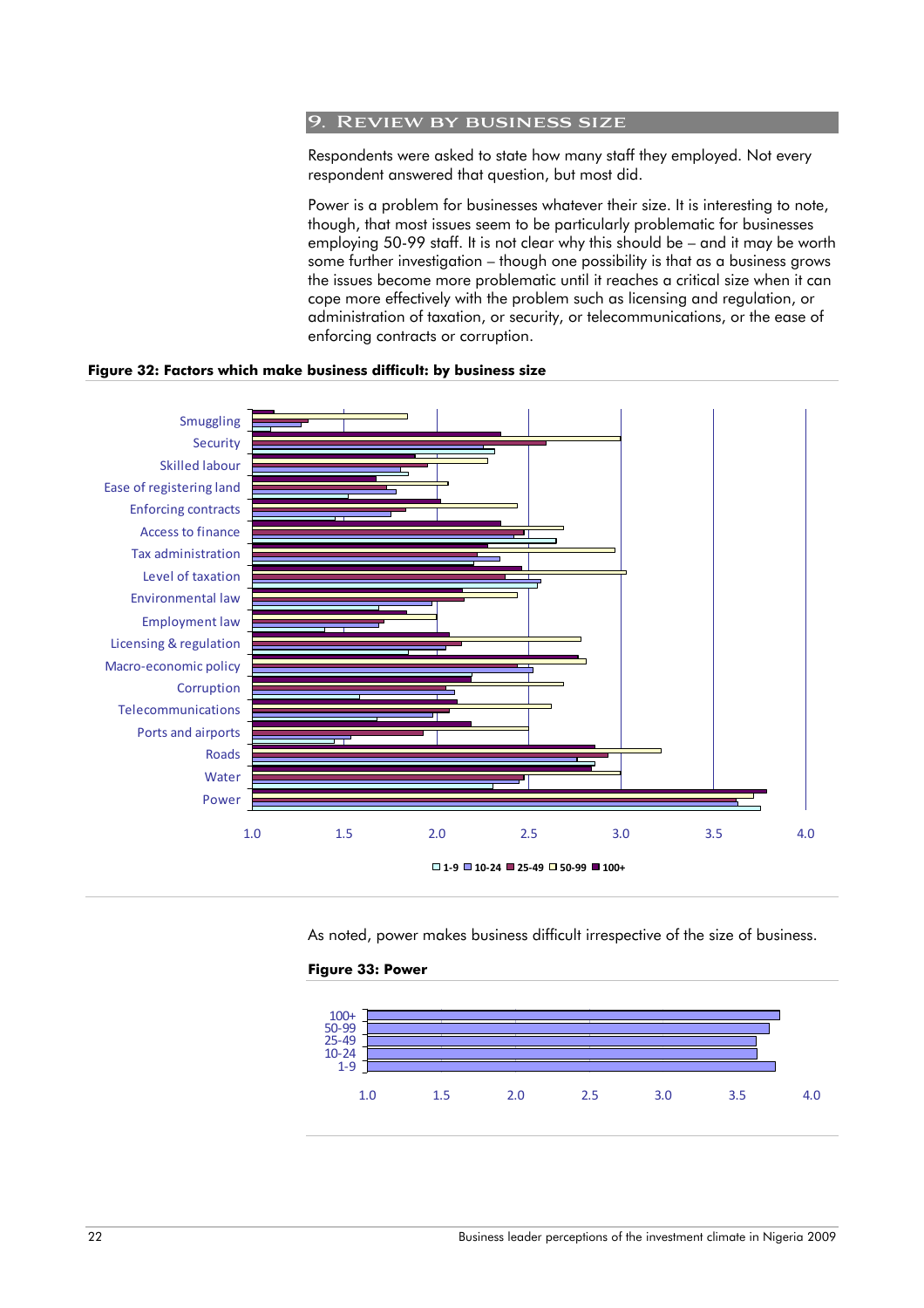Ports are not perceived to be much pf a problem for the smallest businesses – though this may simply reflect the fact that they are not in the sort of business that relies on the ports. Businesses employing 50-99 staff regard the ports are making business somewhat difficult.

#### **Figure 34: Ports**



Businesses employing 50-99 also seem to have the most problem with corruption; only micro-businesses say that it is not a big issue.

#### **Figure 35: Corruption**



Generally, licensing and regulation is not seen as an issue – except for businesses employing 50-99, who think that it makes business somewhat difficult. Often licensing and corruption go hand in hand, so perhaps it is not surprising to see broadly similar results for corruption and licensing.

#### **Figure 36: Licensing & regulation**



It is therefore also interesting to note that it also businesses employing 50-99 who see the administration of taxation as making business somewhat difficult.

#### **Figure 37: Tax administration**

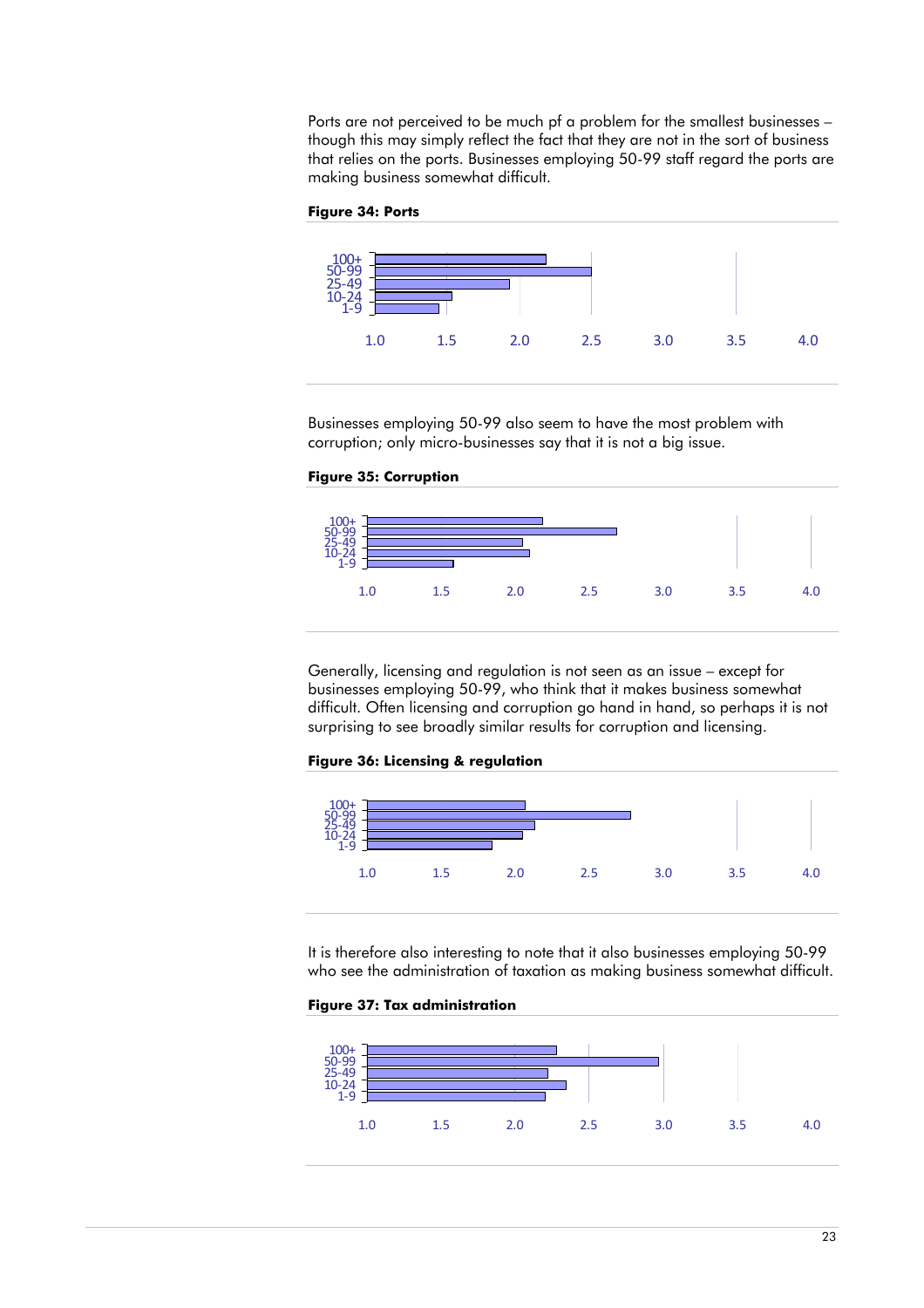It seems that the only group that sees telecommunications as an issue is also the group employing 50-99 staff.

#### **Figure 38: Telecommunications**



It might be worthwhile talking further to businesses employing 50-99 to identify reasons why everything should be a problem. It may be, however, that this is an artefact of the sample, since there a relatively small number of businesses in this category.

# **10.Review by location**

The survey has secured a good level of respondents from all the states in which ENABLE provides support, allowing us to compare views across the states. On the whole, the problem issues are the same across all states.

#### **Figure 39: Factors which make business difficult: by location**

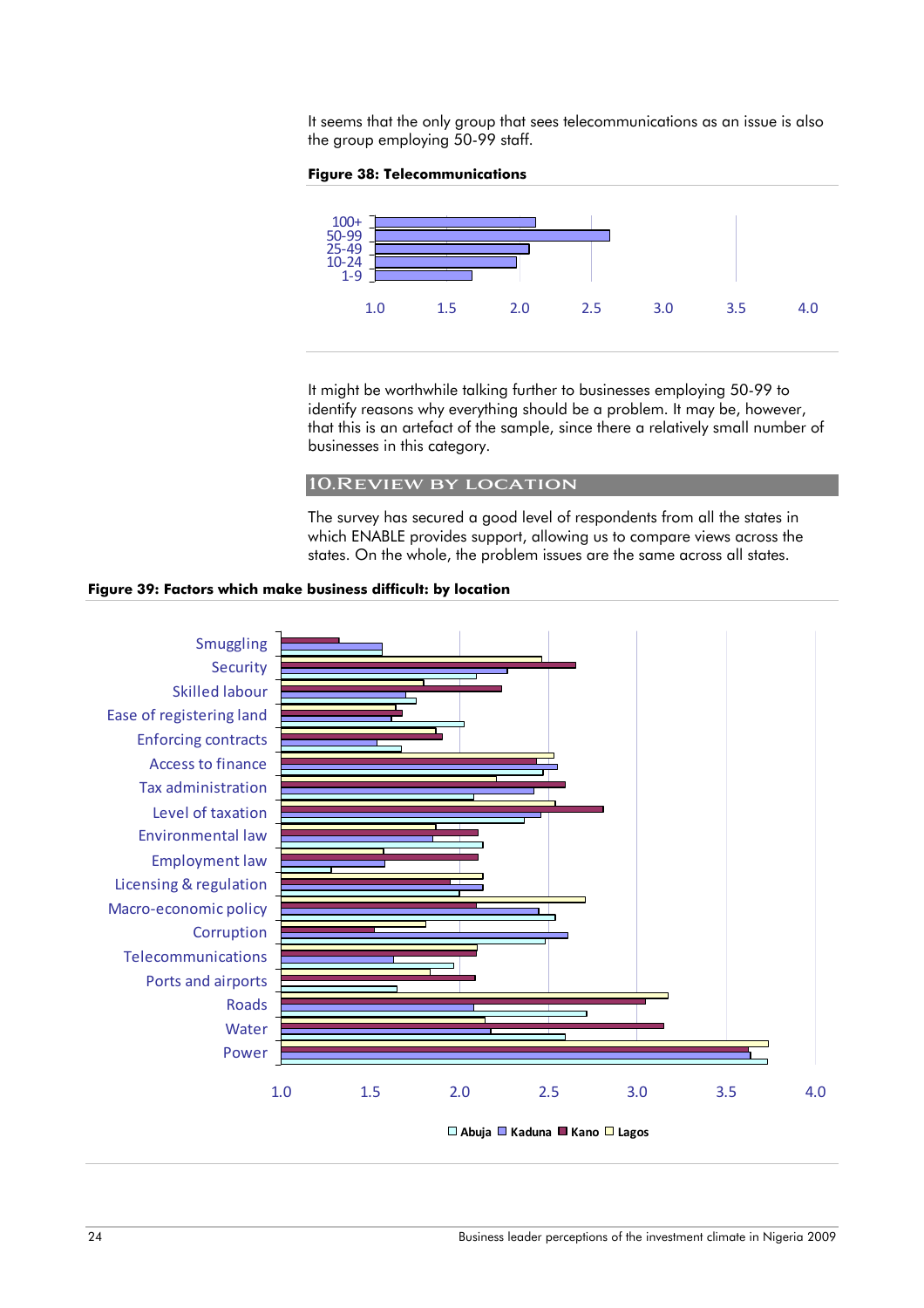There are some differences however. For example, water is seen in Kano as an issue that makes doing business very difficult and in Abuja as an issue that makes business somewhat difficult.

#### **Figure 40: Water**



In Lagos, macro-economic policy is perceived to make business somewhat difficult, but is but much less of an issue in Kano.

# **Figure 41: Macro-economy**



Corruption is seen to make business somewhat difficult in both Kaduna and Abuja, but is much less of a problem in Lagos and Kano.

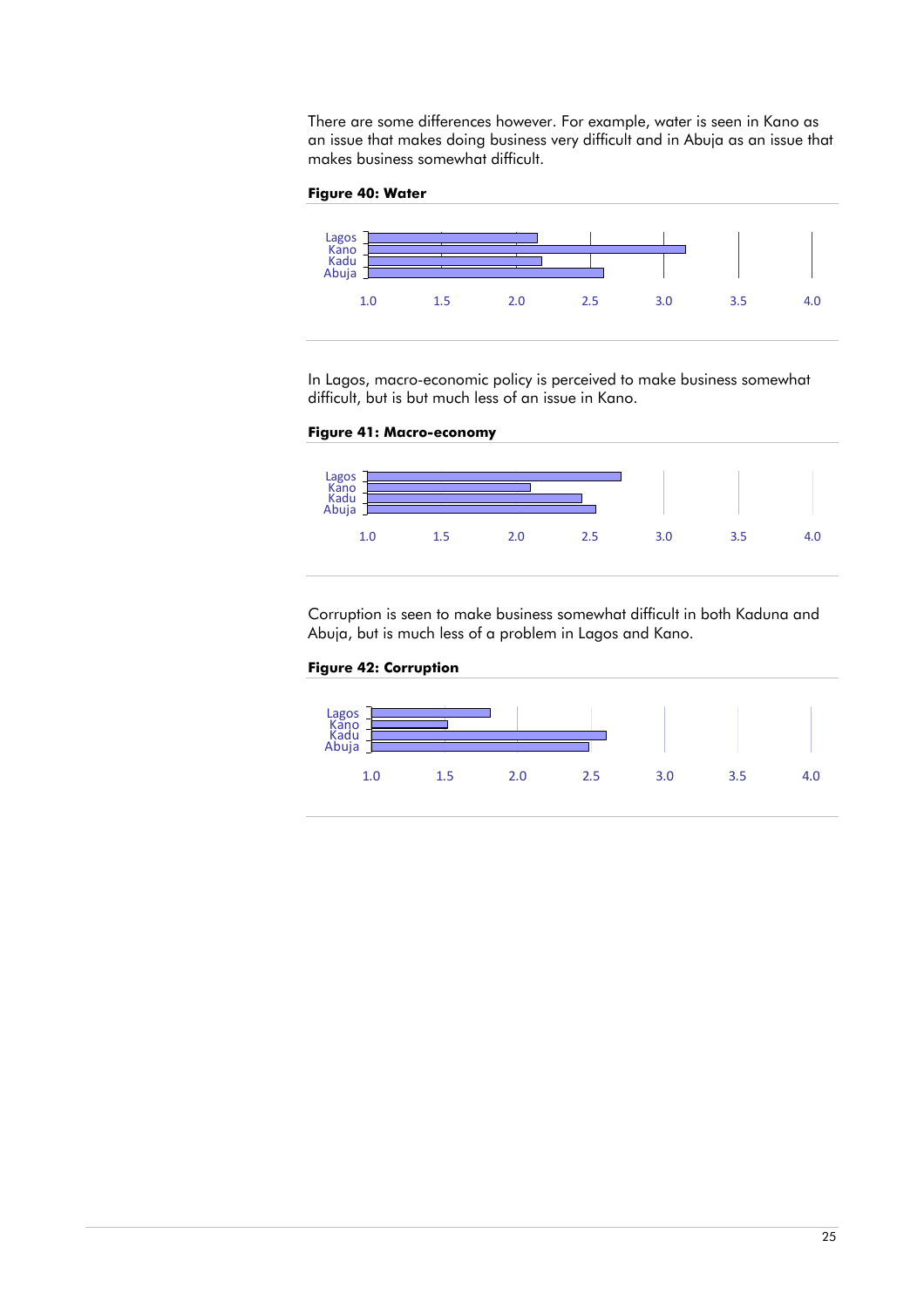## **11. Abuja**

The issue that make business difficult in Abuja is power Issues that make business somewhat difficult are roads, water, macro-economic policy, corruption and access to finance.



**Figure 43: Factors which making business difficult** 

The government is not perceived to be making any of the issues worse, but most respondents think that it is making no effort for most issues. It is perceived to be making some effort with telecommunications, ports and roads.





Respondents are deterred from making further investment by corruption, smuggling and power.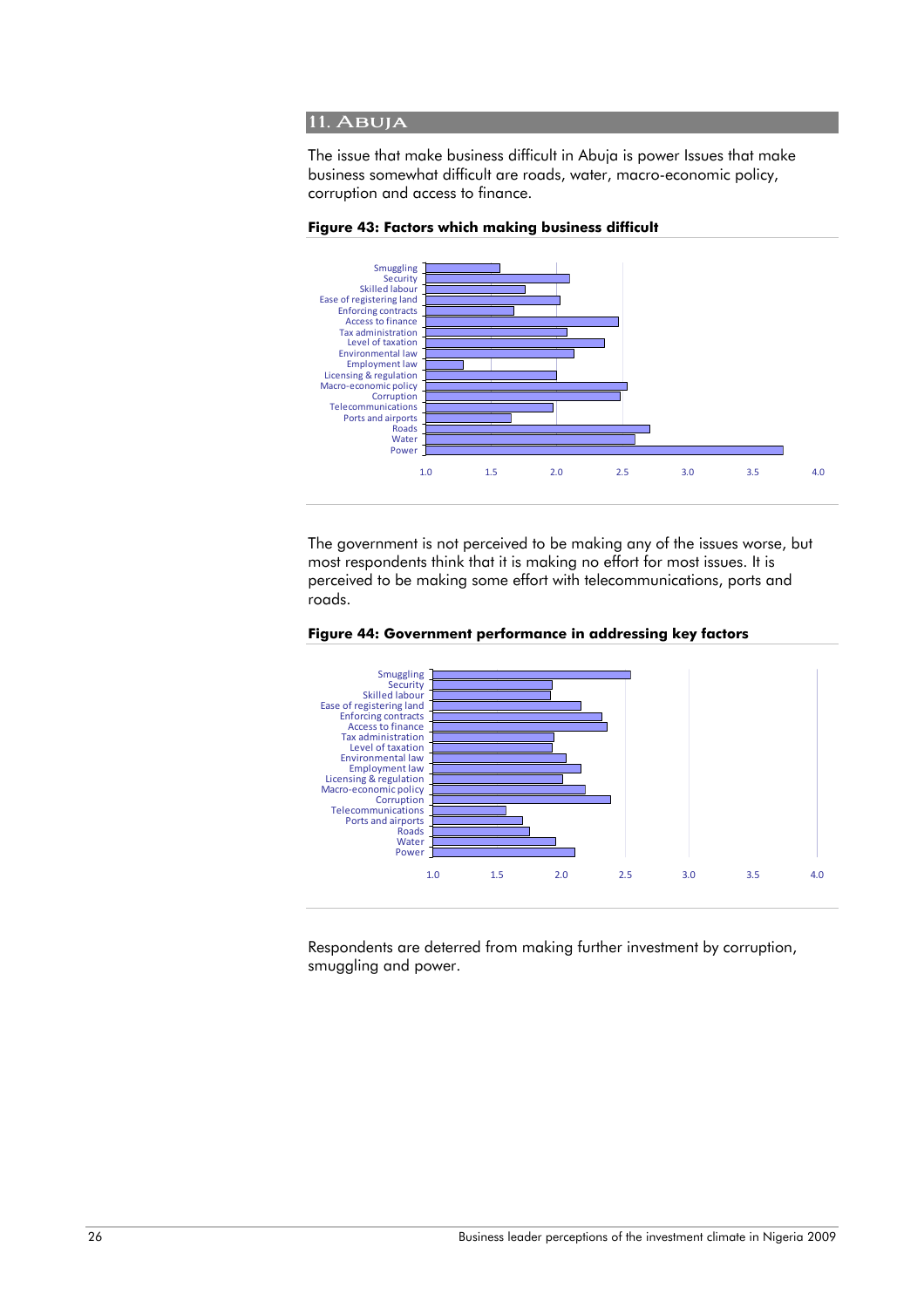



The priorities to be addressed by government, as revealed in the enabling environment priority index, are power, corruption, macro-economic policy, roads, water and access to finance.



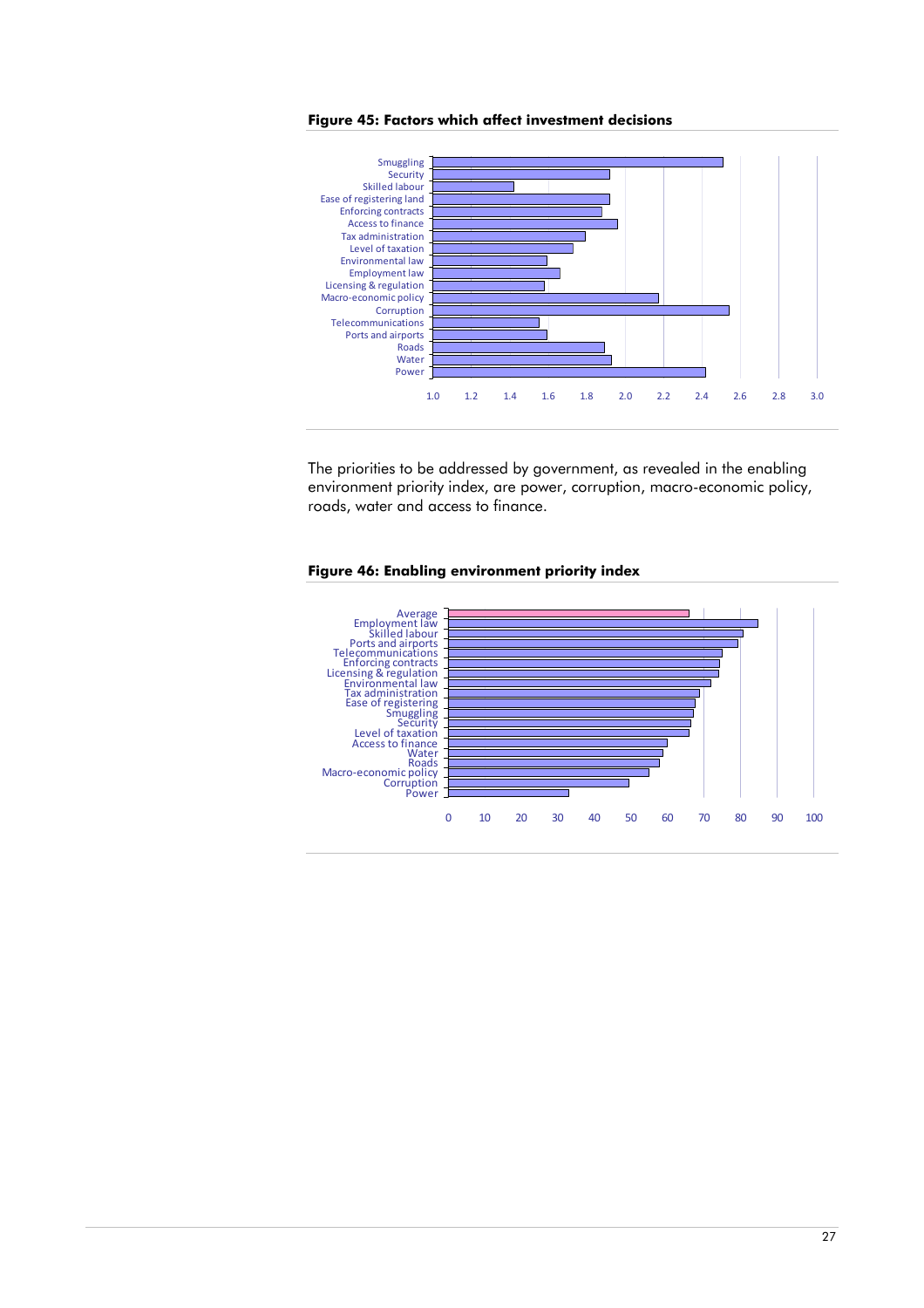#### **12.Kaduna**

The issue that make business difficult in Kaduna is power. Issues that make business somewhat difficult are corruption, access to finance, level of taxation, macro-economic policy and tax administration. It is worth noting that the ports and airports are not seen as a problem at all.



**Figure 47: Factors which making business difficult** 

The government is not perceived to be making any of the issues worse, but most respondents think that it is making no effort for any issue except telecommunications and security.





Respondents are deterred from making further investment by power, corruption and smuggling.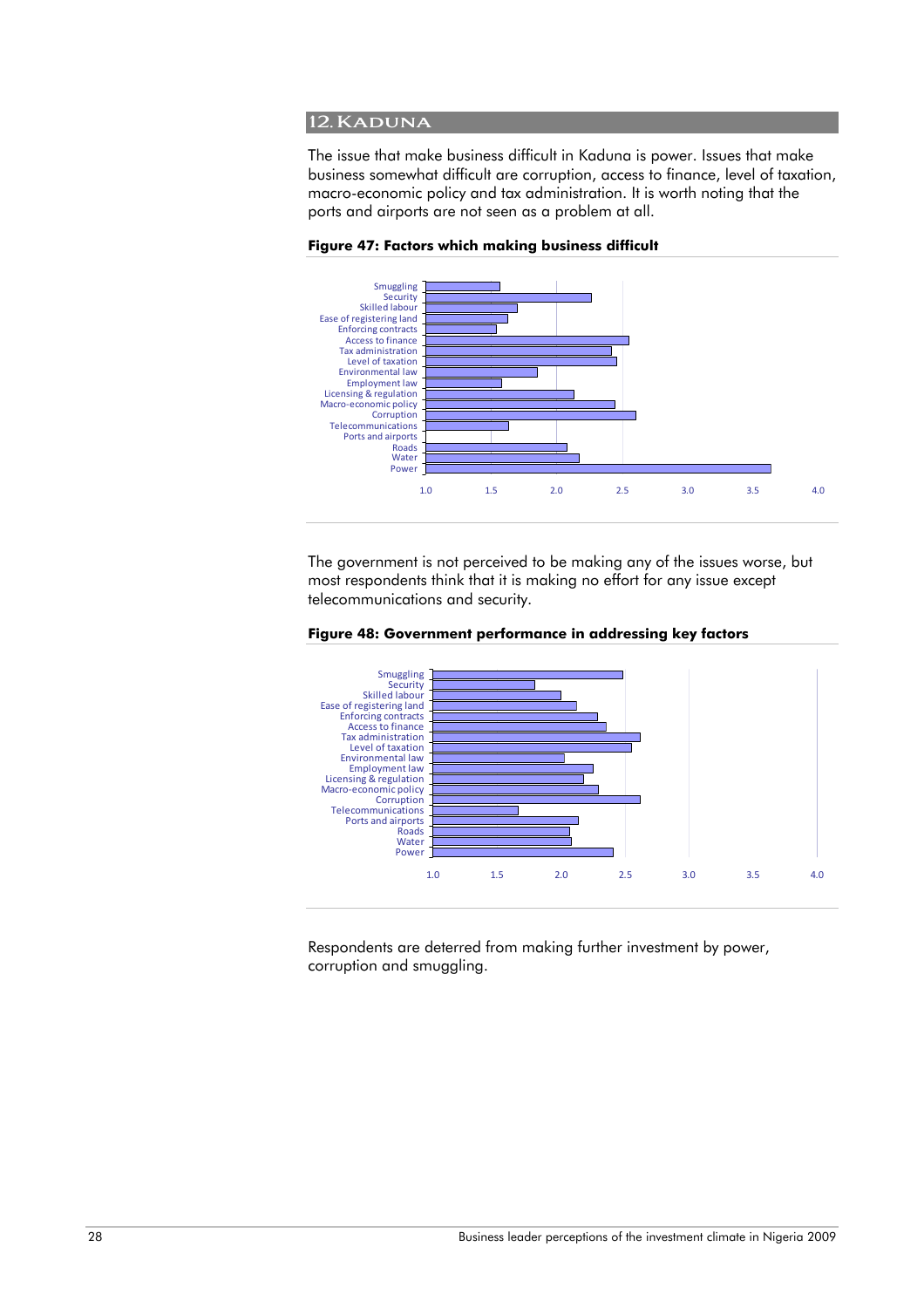



The enabling environment priority index reveals the priorities to be addressed as power, corruption, access to finance and tax administration.



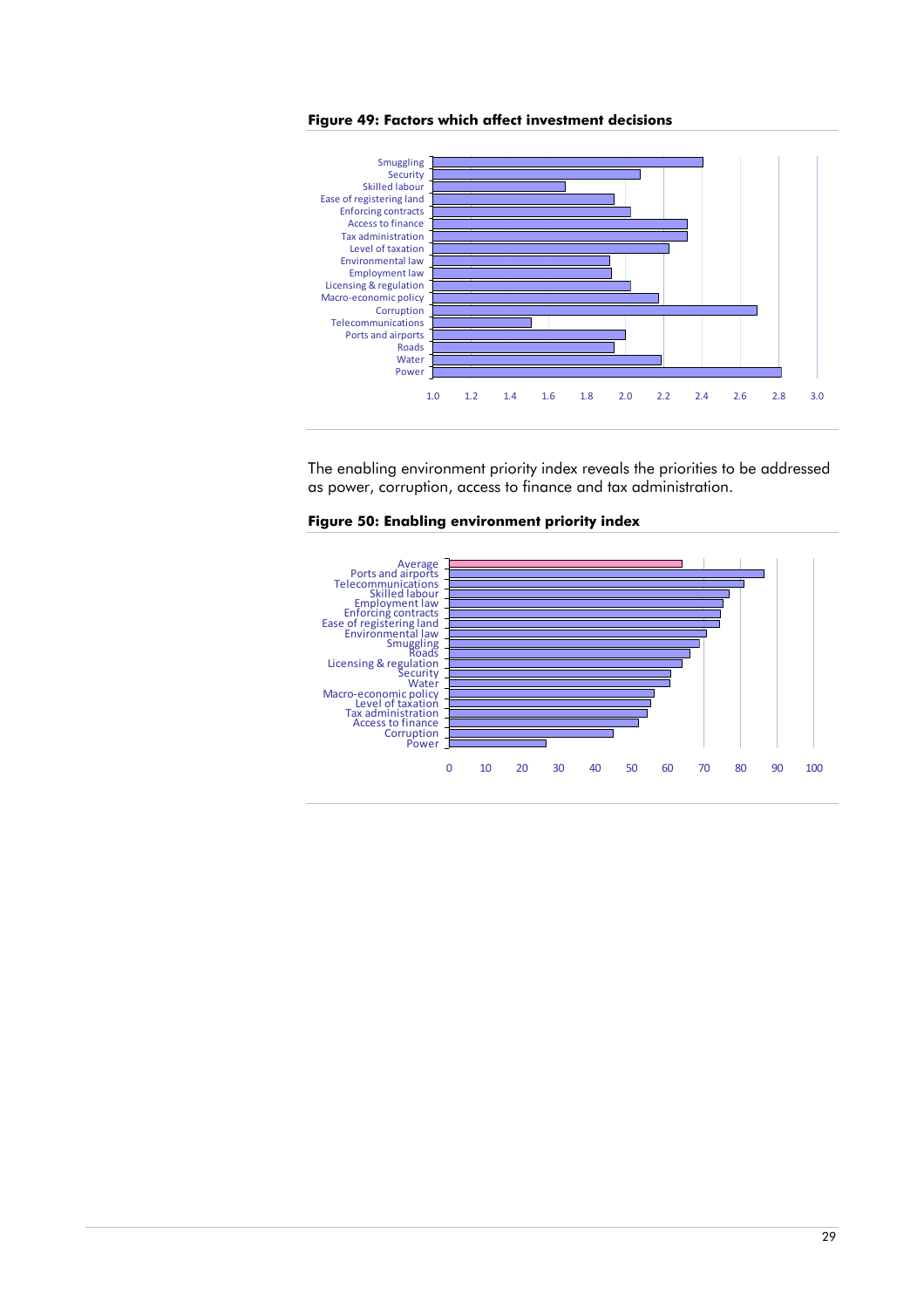#### **13. Kano**

In Kano, there are three issues that are regarded as making business difficult: power, water and roads. Issues that make business somewhat difficult include level of taxation, tax administration and security. Corruption is not seen to be a particular issue in Kano.



**Figure 51: Factors which making business difficult** 

The government is perceived, just, to be making two issues worse: corruption and smuggling. The only are where it is perceived to be making an effort is telecommunications. In all other cases, it is seen to be making no effort.



**Figure 52: Government performance in addressing key factors** 

Respondents are deterred from making further investment by corruption, smuggling and power. Given that corruption is not regarded as an issue that makes business difficult, this is an interesting result, suggesting that corruption is rife, but that businesses are able to live with it, though given the choice they would rather not.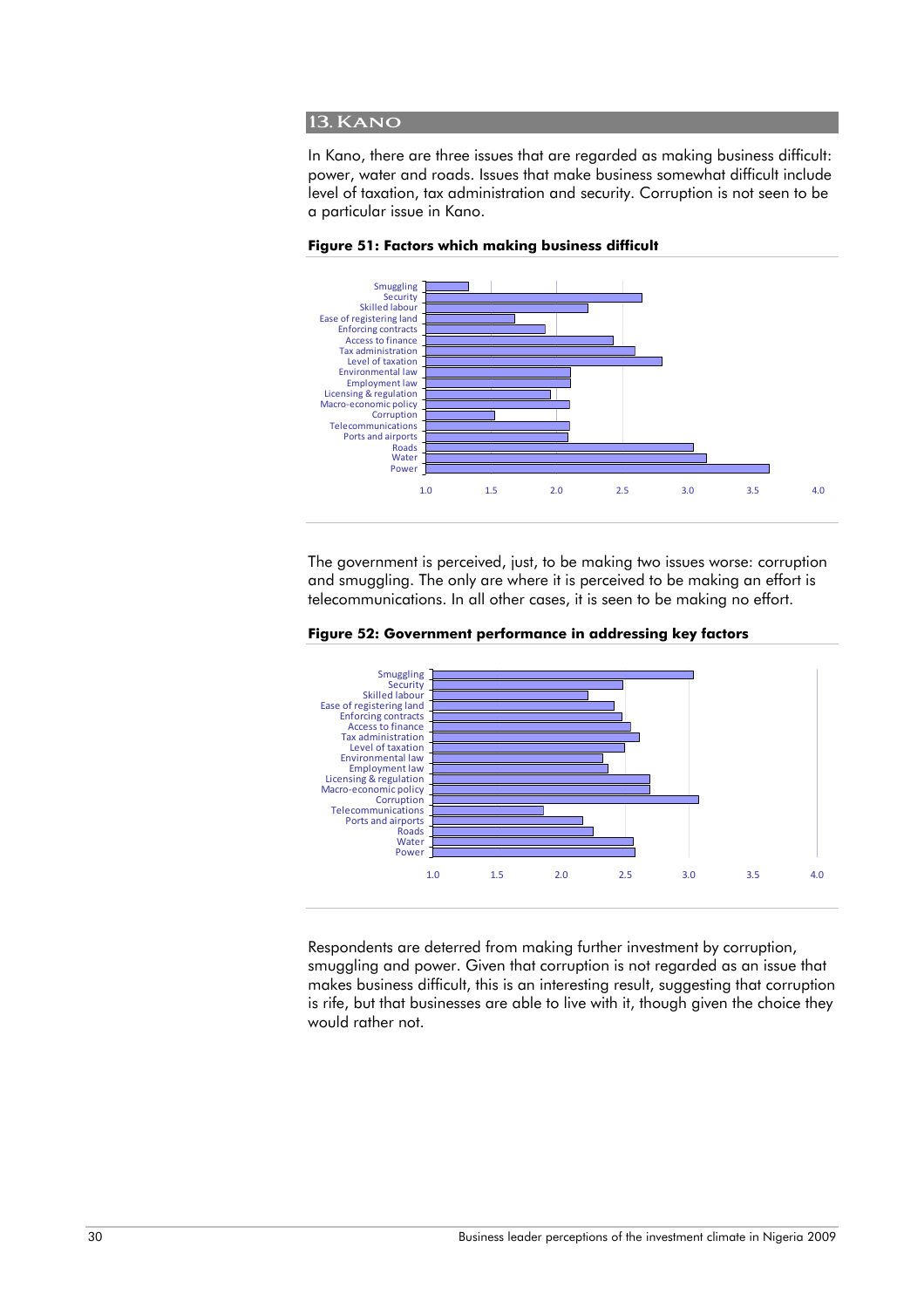



The priorities to be addressed by government, as revealed in the enabling environment priority index, are power, water, roads, level of taxation and security.



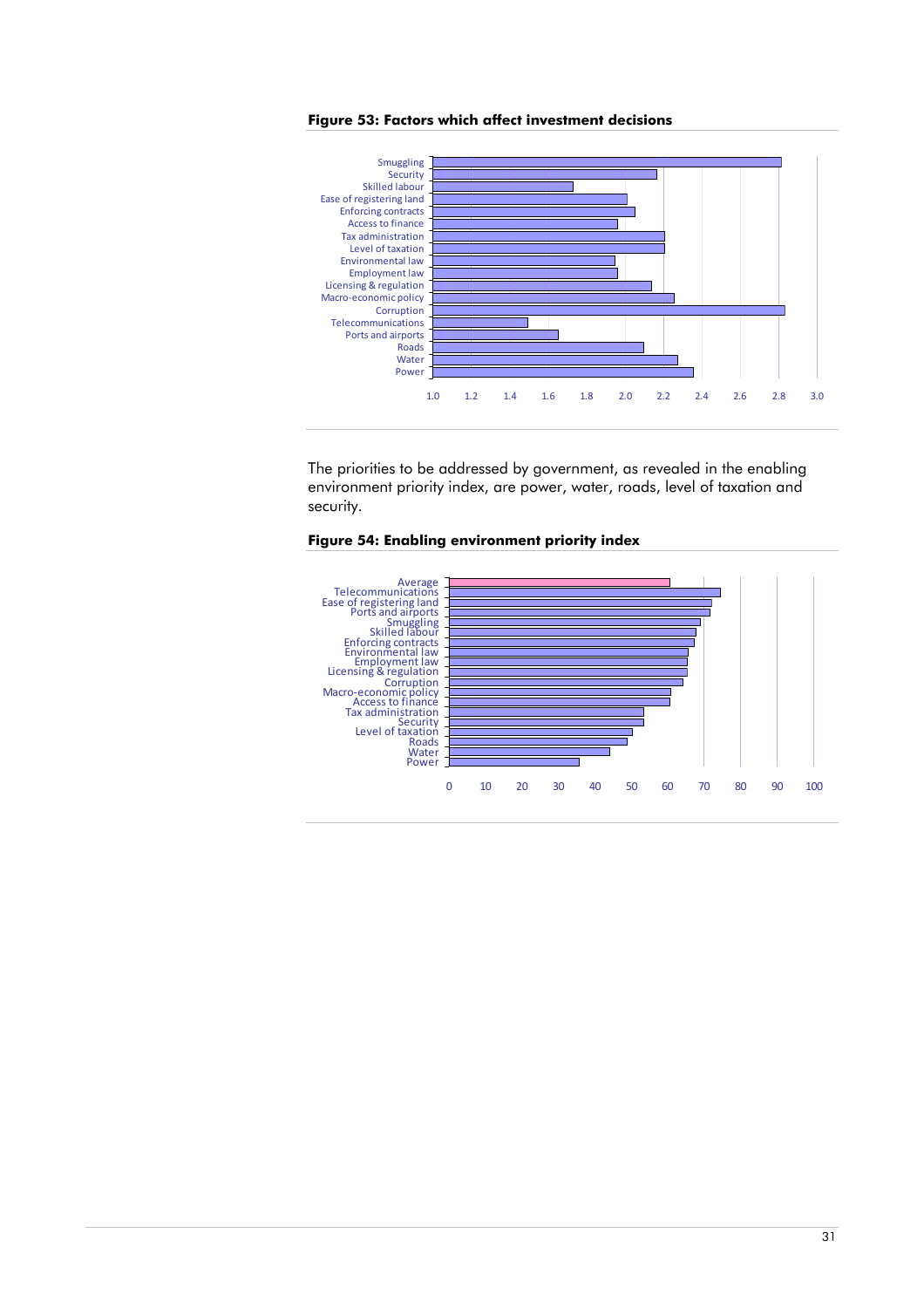#### **14.Lagos**

The issues that make business difficult in Lagos are power and roads. Issues that make business somewhat difficult are macro-economic policy, access to finance, level of taxation and security.



**Figure 55: Factors which making business difficult** 

The government is not perceived to be making any of the issues worse, but most respondents think that it is making no effort for every issue except telecommunications.





Respondents are deterred from making further investment by corruption, power and smuggling.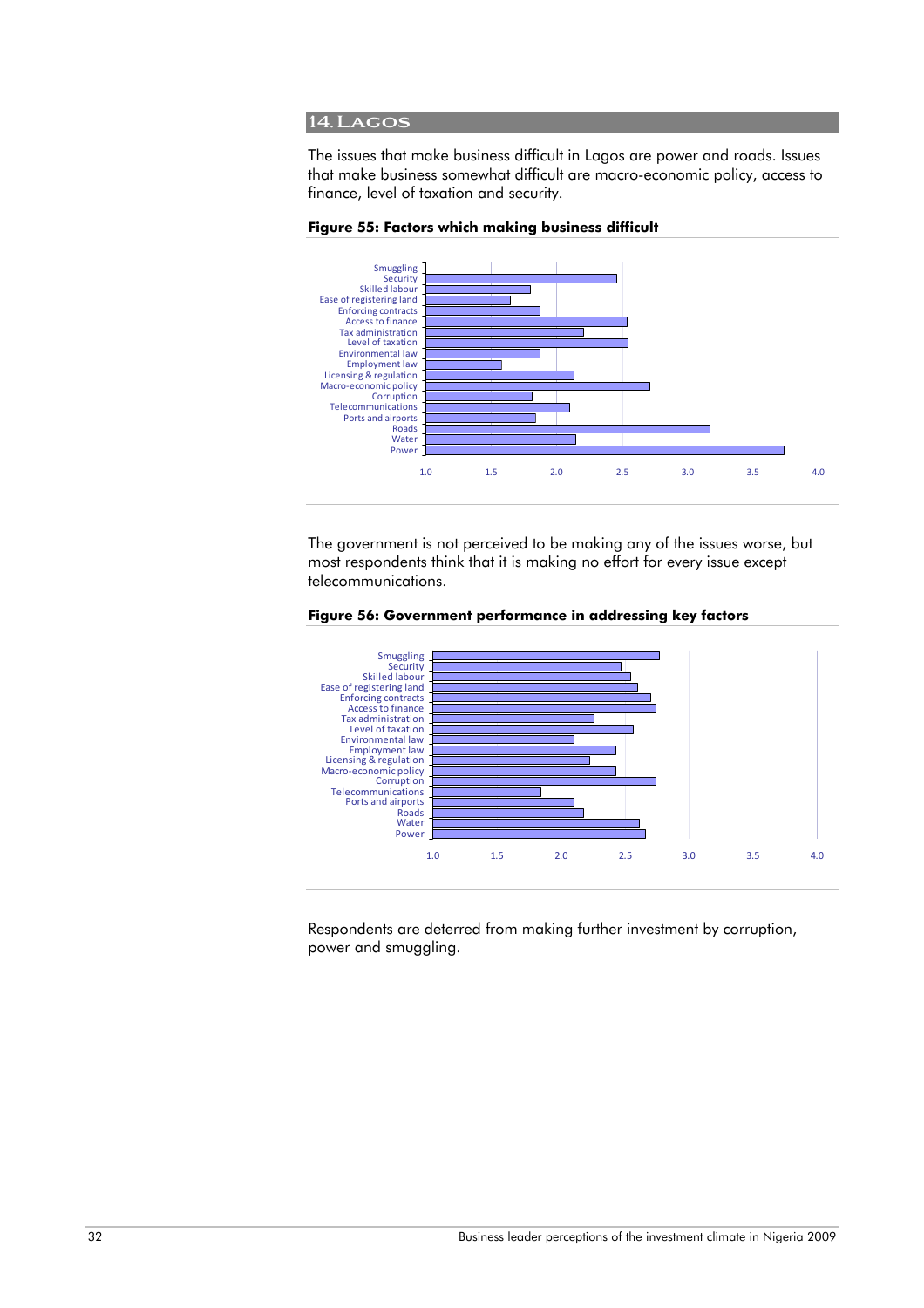

**Figure 57: Factors which affect investment decisions** 

The priorities to be addressed by government, as revealed in the enabling environment priority index, are power, roads, macro-economic policy and access to finance.